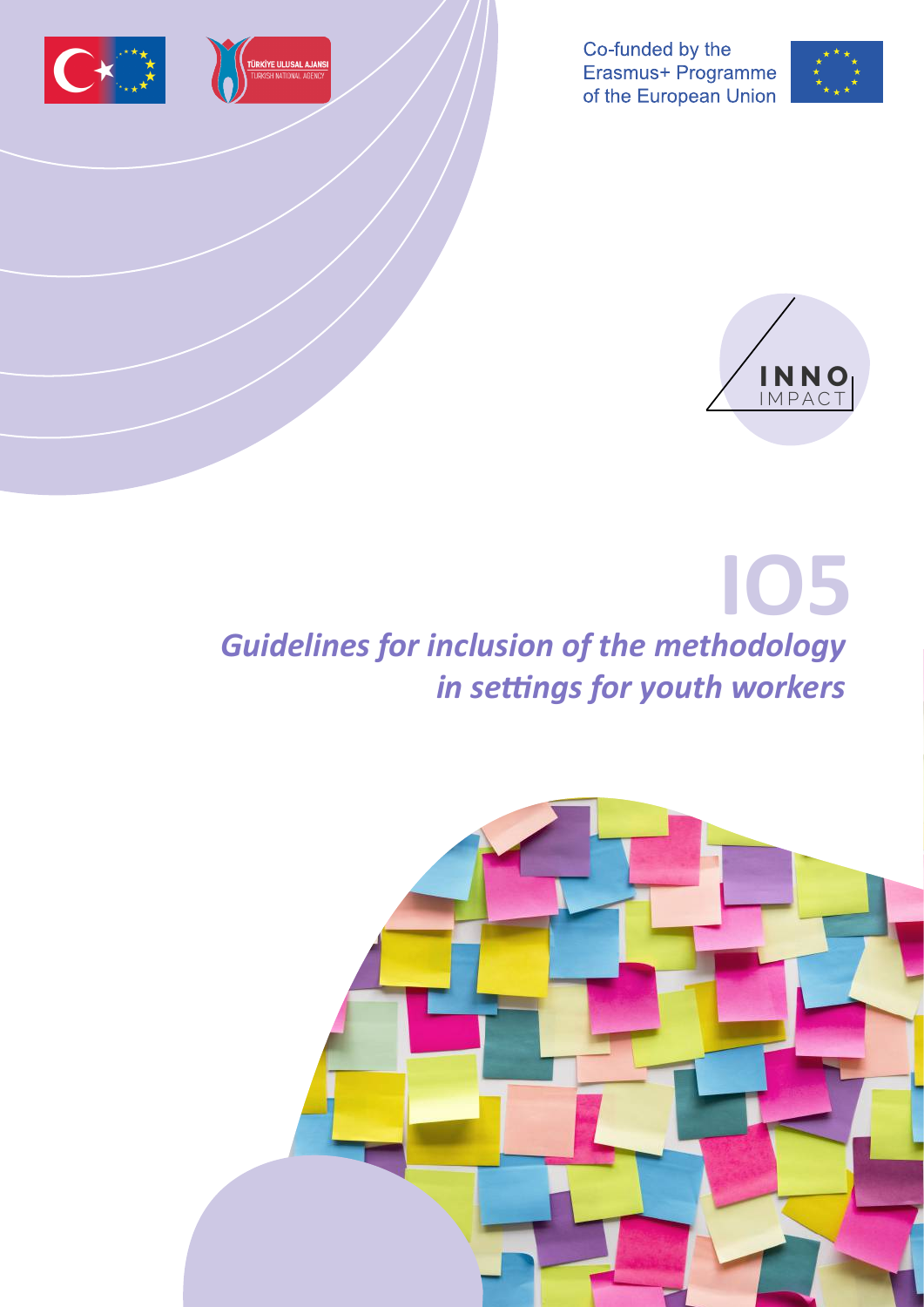

Co-funded by the **Erasmus+ Programme** of the European Union





# **Inno4Impact**

**Increasing Social Effectiveness through Innovative Methods and Tools in Non-formal Education-based Youth Work**

Project n° 2019-2-TR01-KA205-078672

**IO5**

**Guidelines for inclusion of the methodology in settings for youth workers**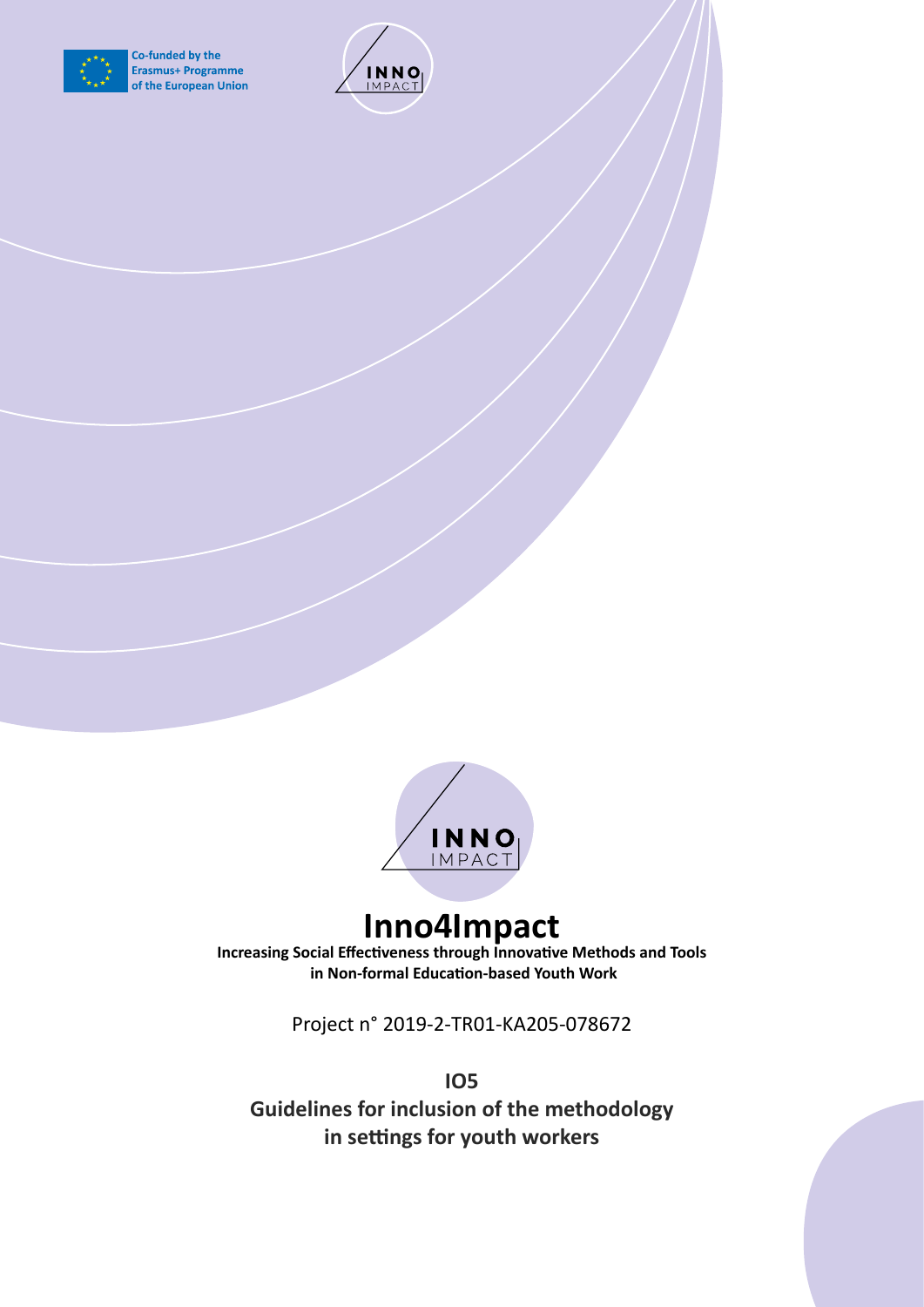### *Project Information*

| <b>Project title</b>                                     | Increasing Social Effectiveness Through Innovative Methods and Tools in Non-<br>$\bullet$<br>formal Education-based Youth Work                                                                                                               |
|----------------------------------------------------------|----------------------------------------------------------------------------------------------------------------------------------------------------------------------------------------------------------------------------------------------|
| <b>Project acronym</b>                                   | Inno4Impact<br>$\bullet$                                                                                                                                                                                                                     |
| <b>Project number</b>                                    | 2019-2-TR01-KA205-078672<br>$\bullet$                                                                                                                                                                                                        |
| <b>Beneficiary organization</b><br>(Project Coordinator) | Mozaik, Turkey<br>$\bullet$                                                                                                                                                                                                                  |
| <b>Project Partners</b>                                  | Asociación Caminos, Spain<br>٠<br>Mersin Governorship, Turkey<br>$\bullet$<br>University of Innsbruck, Austria<br>$\bullet$<br><b>BUPNET, Germany</b><br>$\bullet$<br>Centro per lo Sviluppo Creativo "CSC Danilo Dolci", Italy<br>$\bullet$ |

# *Document Information*

| <b>Title</b>                                                        | Guidelines for inclusion of the methodology in settings for youth workers<br>$\bullet$                                                                                                   |
|---------------------------------------------------------------------|------------------------------------------------------------------------------------------------------------------------------------------------------------------------------------------|
| <b>Description</b>                                                  | Guidelines to facilitate the mainstreaming of the project's suggested<br>$\bullet$<br>methodology by providing recommendations for implementation on a meta-<br>level to decision makers |
| <b>Partner organisation</b>                                         | Asociación Caminos<br>$\bullet$                                                                                                                                                          |
| <b>Researcher(s)</b><br>responsible for filling in<br>this document | Angela Pittl, Carmen Lancha Montes<br>$\bullet$                                                                                                                                          |
| Due date                                                            | 31.08.2021<br>$\bullet$                                                                                                                                                                  |
| Language                                                            | English<br>٠                                                                                                                                                                             |



**This work is licensed under a [Creative Commons Attribution-NonCommercial-NoDerivatives 4.0](http://creativecommons.org/licenses/by-nc-nd/4.0/)  [International License](http://creativecommons.org/licenses/by-nc-nd/4.0/)**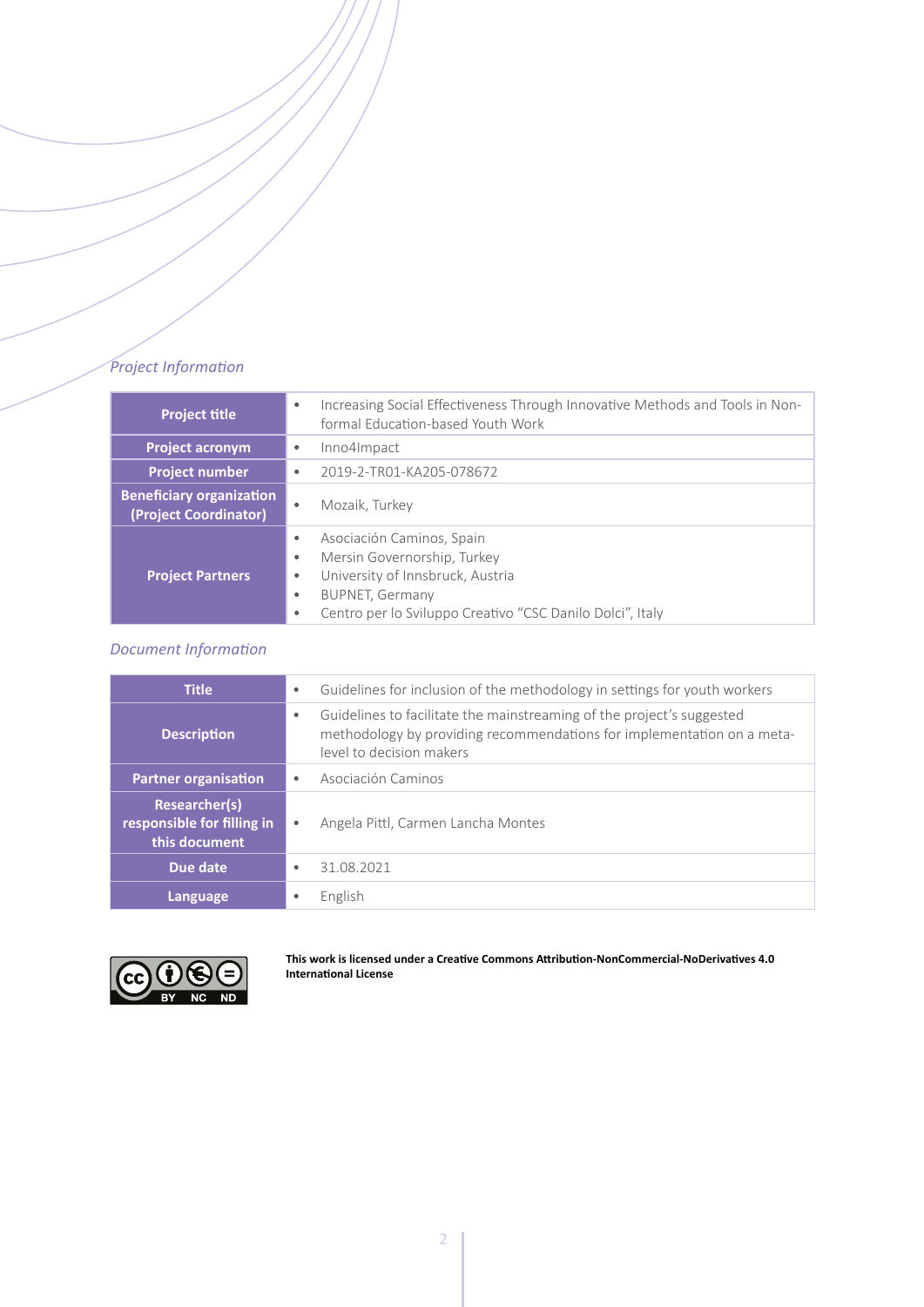# **Contents**

| 3. OVERVIEW OF THE METHODOLOGY EMBEDDED IN THE THEORETICAL APPROACH OF YOUTH                                                                                    |  |
|-----------------------------------------------------------------------------------------------------------------------------------------------------------------|--|
| 4. MAPPING THE CURRENT NATIONAL REQUIREMENTS FOR YOUTH WORKERS  9                                                                                               |  |
|                                                                                                                                                                 |  |
|                                                                                                                                                                 |  |
| Itally <i>11</i>                                                                                                                                                |  |
|                                                                                                                                                                 |  |
|                                                                                                                                                                 |  |
| 5. MAPPING OF THE CURRENT WORK SETTINGS FOR YOUTH WORKERS WORKING WITH                                                                                          |  |
|                                                                                                                                                                 |  |
|                                                                                                                                                                 |  |
|                                                                                                                                                                 |  |
| Diversity as an opportunity and challenge for youth work:                                                                                                       |  |
|                                                                                                                                                                 |  |
| 6. AN ASSESSMENT OF THE QUALITY, CONSISTENCY AND COHERENCY OF THE METHODOLOGY 18                                                                                |  |
|                                                                                                                                                                 |  |
|                                                                                                                                                                 |  |
|                                                                                                                                                                 |  |
| Diversity-oriented youth work with young people from migrant families  20                                                                                       |  |
|                                                                                                                                                                 |  |
| 7. SET OF RECOMMENDATIONS ACCORDING TO THE DETECTED QUALITY CRITERIA FOR<br><b>IMPLEMENTATION IN THE DIFFERENT SETTINGS (BOTH EDUCATIONAL AND WORK RELATED)</b> |  |
| RESPONDING TO ANY EVENTUAL SYSTEM OF REQUIREMENTS AND STANDARD 23                                                                                               |  |
|                                                                                                                                                                 |  |
|                                                                                                                                                                 |  |
|                                                                                                                                                                 |  |
|                                                                                                                                                                 |  |
| 8. GOOD PRACTICES EXAMPLES TAKEN THROUGH THE PILOTING PHASE IN ORDER TO STRENGTHEN                                                                              |  |
|                                                                                                                                                                 |  |
|                                                                                                                                                                 |  |
|                                                                                                                                                                 |  |
|                                                                                                                                                                 |  |
|                                                                                                                                                                 |  |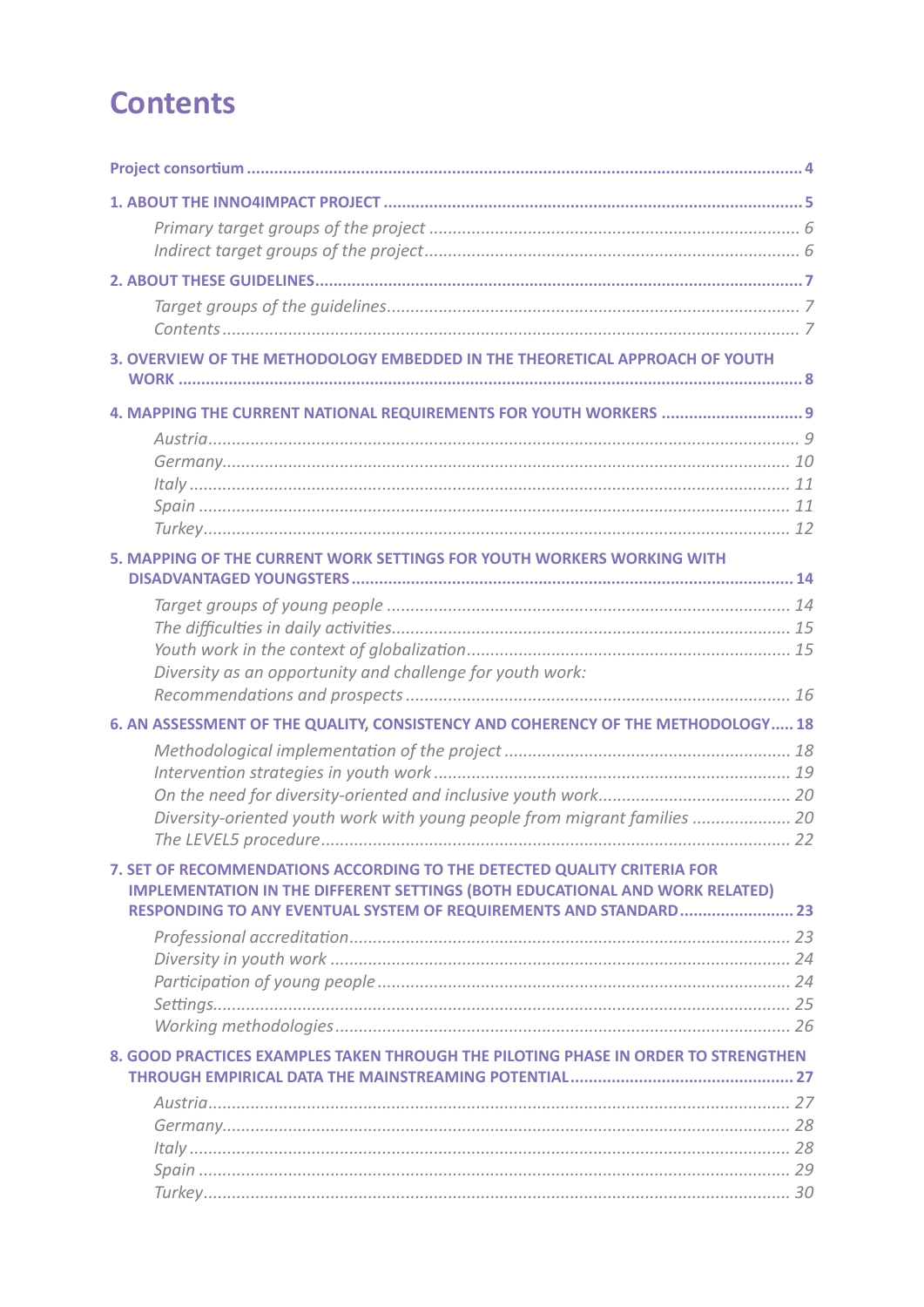# <span id="page-4-0"></span>**Project consortium**

The partner community consists of 6 partners from 5 countries:



Mozaik İnsan Kaynakları Geliştirme Derneği, Coordinator **TURKEY** *[www.mozaik.org.tr](http://www.mozaik.org.tr )*



Asociación Caminos SPAIN *[www.asoccaminos.org](http://www.asoccaminos.org )*



Bupnet Bildung und Projekt Netzwerk GmbH GERMANY *[www.bupnet.eu](http://www.bupnet.eu )*

Centro Per Lo Sviluppo Creativo "Danilo Dolci"





ITALY

University of Innsbruck AUSTRIA *[www.uibk.ac.at/iezw](http://www.uibk.ac.at/iezw )*



Institut für<br>Erziehungswissenschaft

Türkiye Cumhuriyeti Mersin Valiliği **TURKEY** *[www.mersin.gov.tr](http://www.mersin.gov.tr )*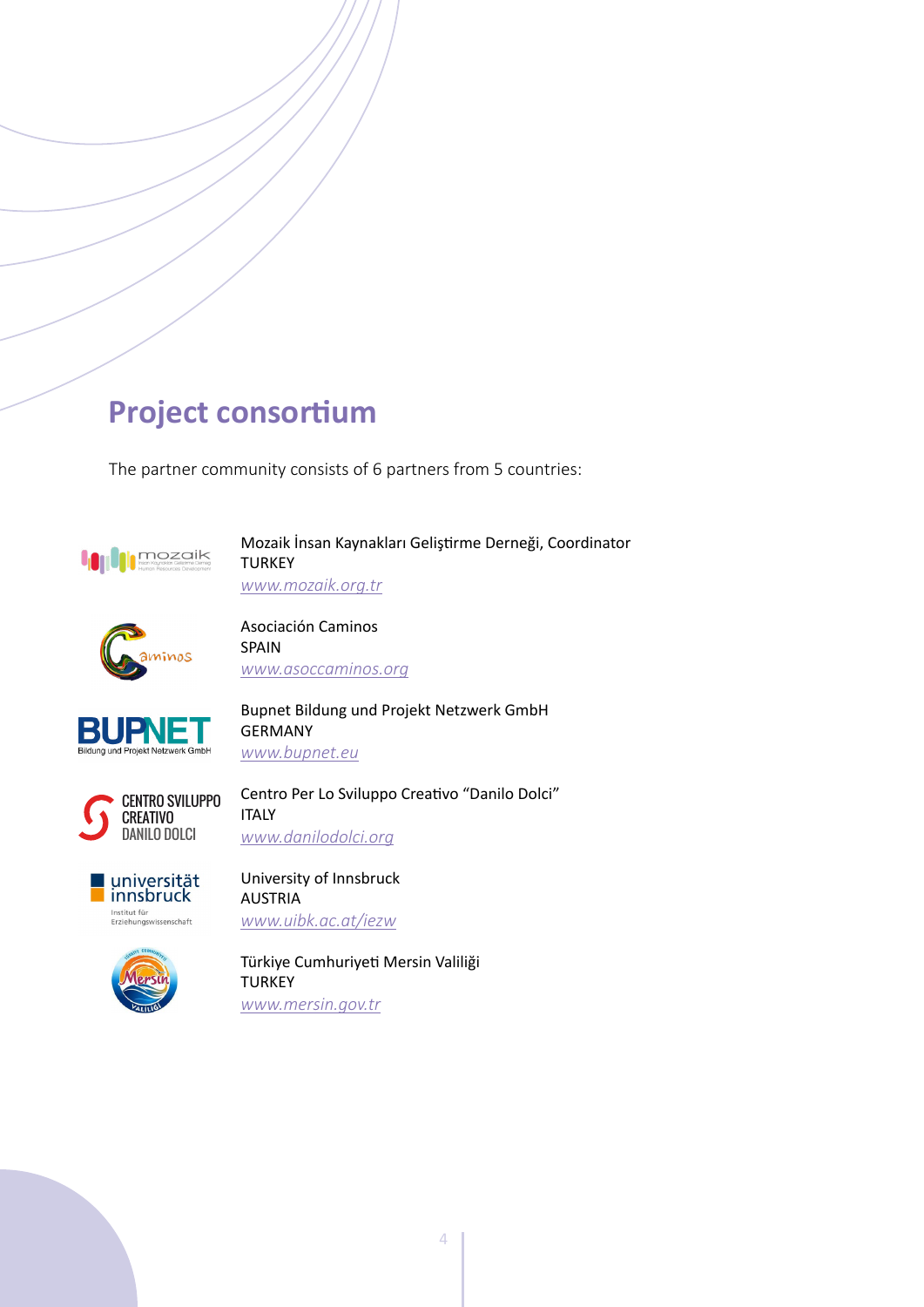# <span id="page-5-0"></span>**1. ABOUT THE INNO4IMPACT PROJECT**

As Europe is increasingly marked by cultural diversity adequate skills in cultural understanding and communication will have more and more importance on the workplace as well as in private life.

To assure peaceful and successful coexistence people need to be able to understand and accept each other's values and habits but also appreciate and acknowledge diversity as a chance to learn from and with each other. The skill of mutual understanding and tolerance will be especially important for young people as next generation in power who will determine conditions and development in our societies.

To acknowledge the value of different cultures and mixed societies is not always easy. Due to socioeconomic conditions, such as youth unemployment or facing discrimination, young people sometimes lack satisfactory prospects for their future life. Therefore, they might be attracted by national tendencies which are giving them a feeling of security and belonging.

To counter these forces, it is very important to significantly improve the skills of youth workers. On the one hand youth workers have to be able to raise the interest on cultural heritage in general, on the other hand they have to own the skills to promote respect as central value to approach other cultures. Last but not least they have to be experts in intercultural communication and conflict resolution providing the ability to decode misunderstandings and prejudices.

Therefore, we summarize the following NEEDS to be targeted by the "Increasing Social Effectiveness Through Innovative Methods and Tools in Non-formal Education based Youth Work" project, which demonstrate at the same time the overall objectives we want to achieve and results we aim to reach:

- I. To develop a scientific approach to intercultural communication and understanding, including general findings on the skills needed by young people and especially youth workers and development of guidelines for the trainings. At the same time to collect transnationally information on best practices specially to integrate different cultural, generational and gender aspects on the issue. These facts shall be respected in the intellectual output 1.
- II. A train the trainer handbook providing information on how to develop the competences needed to be able to encourage and motivate young people in exploring diversity as important value and foster their understanding and skills in communication and conflict resolution – IO2 – implementation of the trainings with youth workers (transnational and national).
- III. Training videos for blended learning implementation IO3.
- IV. A distance learning platform for Youth workers to promote the learning outputs and tools to a broader audience, especially to targets living in communities for which F2F trainings might not be that easily accessible – IO4.
- V. A transfer handbook / implementation guide to promote best practice and central findings of the project to relevant stakeholders in the field of youth work and political decision makers so that they might learn approaches on how to better deal with mixed societies and the promotion of mutual understanding and cooperation – IO5.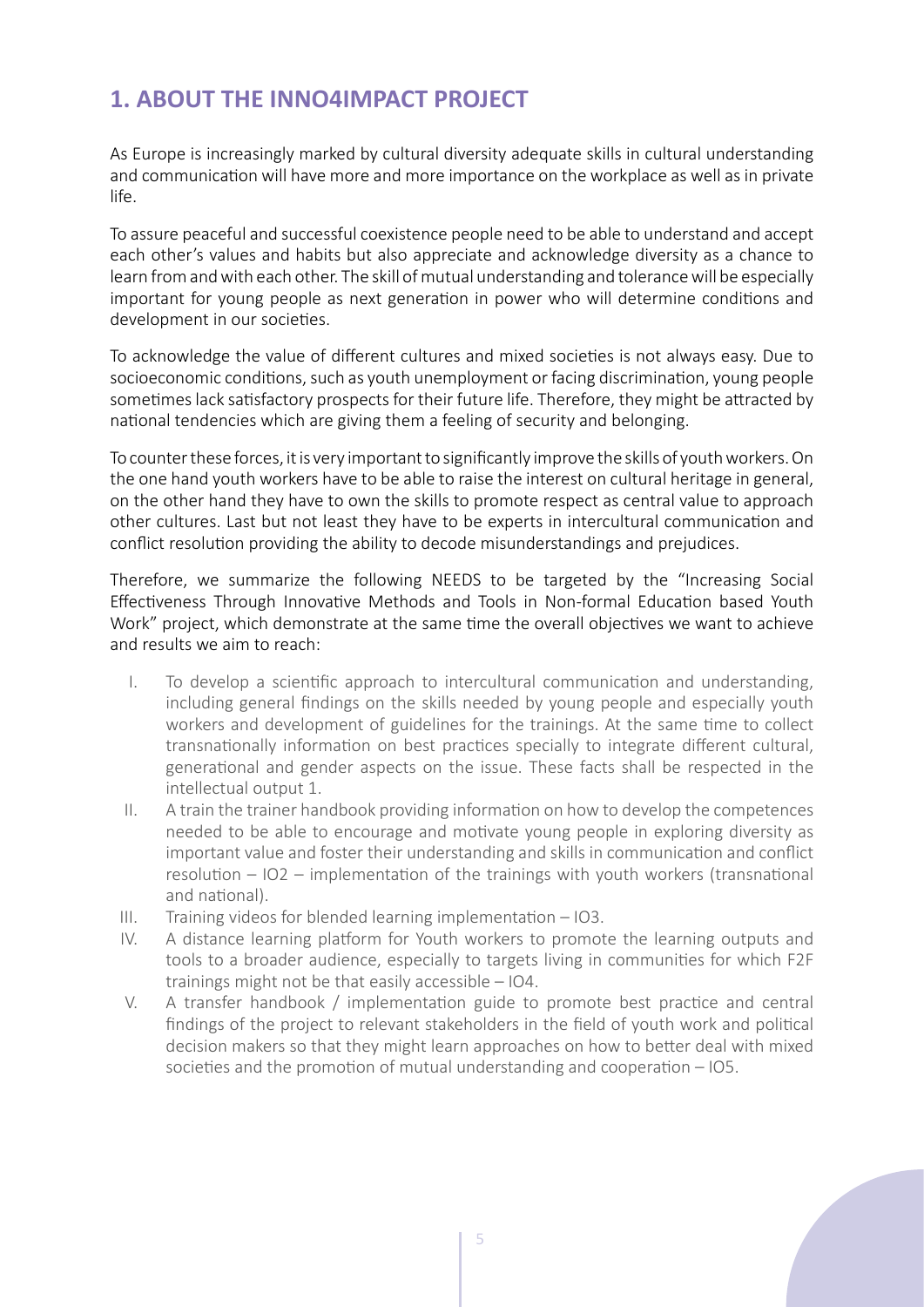# <span id="page-6-0"></span>*Primary target groups of the project*

Youth workers and professionals working with young people.

# *Indirect target groups of the project*

- I. Disadvantaged young people.
- II. Institutions that work with youth workers.
- III. Networks that represent the profession of youth work.
- IV. Decision makers and public authorities working with or funding youth work.

The project "Increasing Social Effectiveness Through Innovative Methods and Tools in Nonformal Education based Youth Work" expects **future youth workers** to:

**Gain a contribution to the variety of approaches to performing youth work.**

**Experience the power of the methodology approach to bond with youngsters, to build community and to boost inclusion.**

The project expects **experienced youth workers** in further training activities to:

**Additionally, improve skills dealing with disadvantaged youngsters (e.g., the youngsters from rural areas, youngsters with migration background)**

**Gain a contribution to the variety of approaches to performing youth work.**

The project expects **decision makers** to hear about an alternative approach in the work with disadvantaged youngsters, which can be included in community building processes and the analysis of needs of youngsters.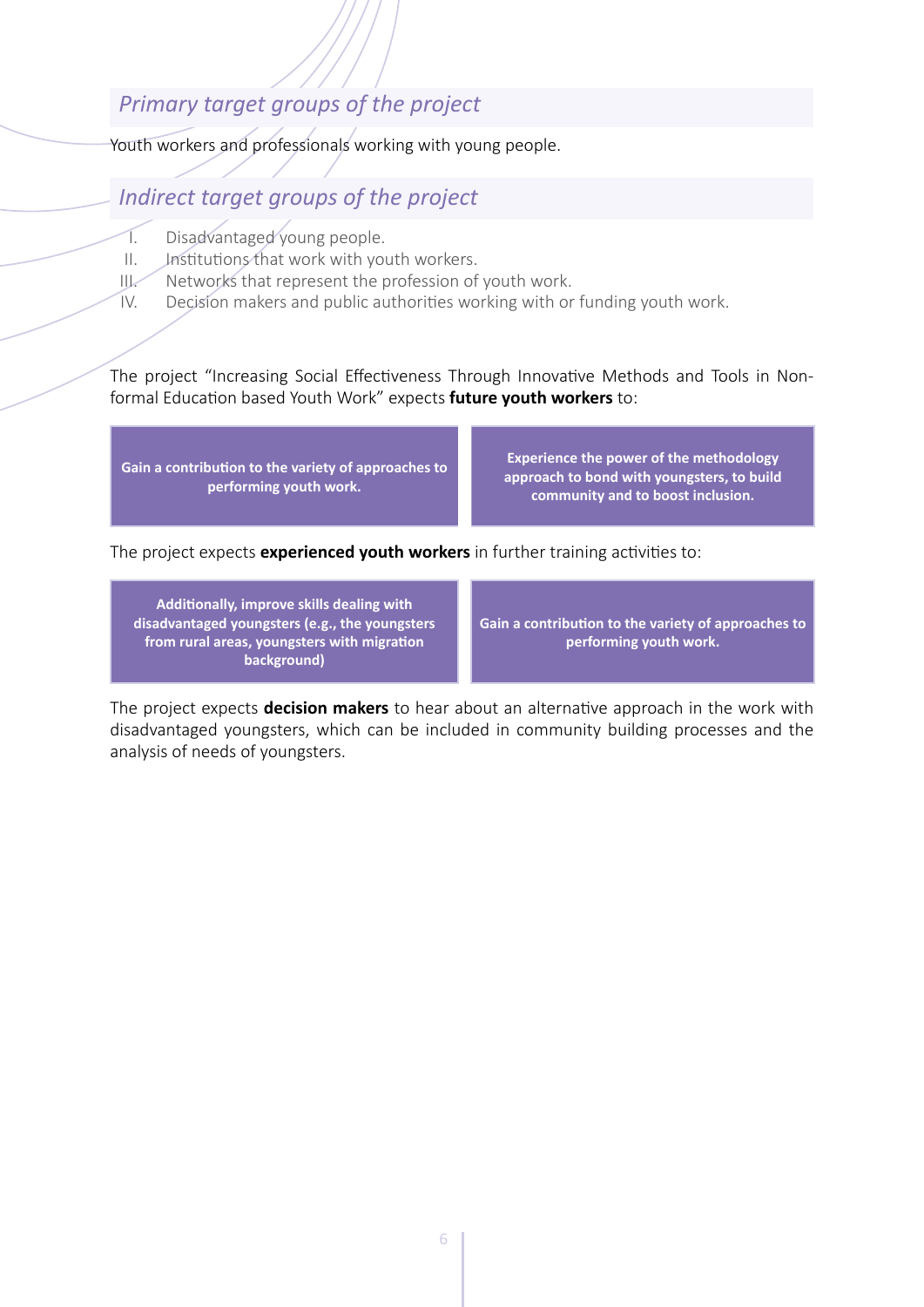# <span id="page-7-0"></span>**2. ABOUT THESE GUIDELINES**

The objective of these guidelines is to facilitate the mainstreaming of the project's suggested methodology by providing recommendations for implementation on a meta-level to decision makers.

# *Target groups of the guidelines*

- I. Decision makers devoted to the education, training, updating, specialization and so on of youth workers.
- II. Policy makers, local authorities, governmental institutions, services providers etc. that employ youth workers dealing with disadvantaged youngsters.

# *Contents*

### The guidelines will consist mainly of:

*Overview of the methodology embedded in the theoretical approach of youth work, developed in IO2*

*Mapping of the current national educational requirements for youth workers*

*Mapping of the current work settings for youth workers working with disadvantaged youngsters, detected in IO1* 

*An assessment of the quality, consistency and coherency of the methodology*

*Set of recommendations according to the detected quality criteria for implementation in the*  different settings (both educational and work related) responding to any eventual system of *requirements and standard*

*Good practices examples taken through the piloting phase in order to strengthen through empirical data the mainstreaming potential*

In order to make the guidelines a useful and powerful tool for the mainstreaming of the project results, the recommendations will be based on the reality of each country and will provide details and background information on the different opportunities to implement the methodology, explaining the modules developed in IO2 on a meta- level, especially addressed to decision makers.

| It will include<br>information<br>about: | Work with different groups within the target groups (e.g., young people, young people<br>$\bullet$<br>from rural area, disadvantaged youngsters etc. with or without migrant or refugee<br>background).<br>Different intervention aspects.<br>$\bullet$<br>Different settings.<br>$\bullet$<br>Educational requirements in curricula of youth workers in partner countries as examples.<br>$\bullet$<br>Recommendations where to get information about national quality frames and<br>$\bullet$<br>requirements.<br>Standards and requirements of accreditation for updating and specialization training for<br>۰<br>youth workers.<br>Assessment for the quality, consistency and coherency of the methodology as regard<br>$\bullet$<br>requirements, criteria and standards identified. |
|------------------------------------------|--------------------------------------------------------------------------------------------------------------------------------------------------------------------------------------------------------------------------------------------------------------------------------------------------------------------------------------------------------------------------------------------------------------------------------------------------------------------------------------------------------------------------------------------------------------------------------------------------------------------------------------------------------------------------------------------------------------------------------------------------------------------------------------------|
|                                          | Suggestions for adaptations and adoption of the modules and the methodology.                                                                                                                                                                                                                                                                                                                                                                                                                                                                                                                                                                                                                                                                                                               |

In addition, the guidelines will be enriched with good practices' examples from the pilot phase to strengthen the mainstreaming potential through empirical data.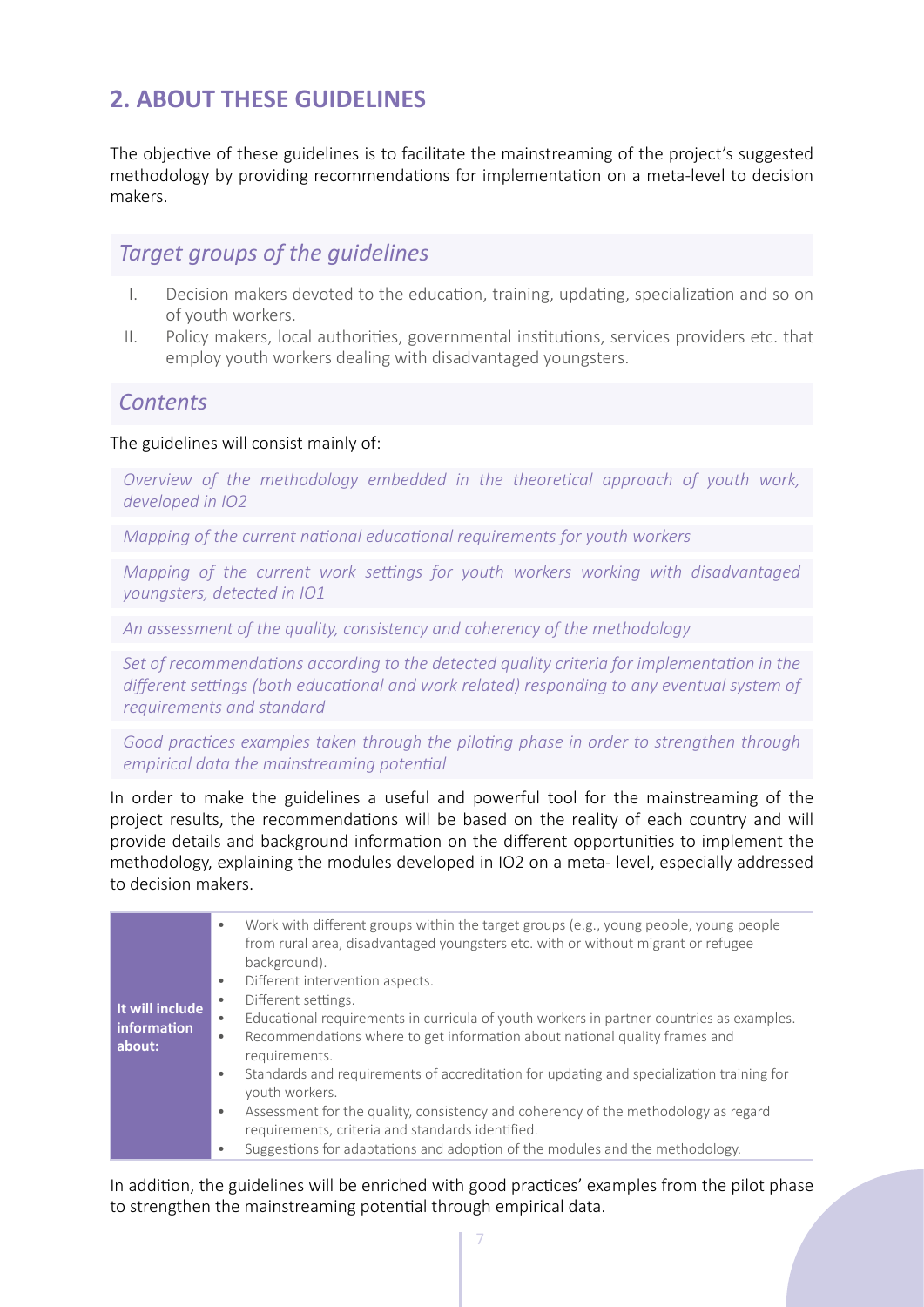# <span id="page-8-0"></span>**3. OVERVIEW OF THE METHODOLOGY EMBEDDED IN THE THEORETICAL APPROACH OF YOUTH WORK**

A comparison of the situation in the partner countries revealed that "youth work" or "youth social work" is by no means based on a commonly shared understanding. Even concepts of "youth" in general or of "disadvantaged background" can differ - and so they do in social sciences- be it in terms of age range or other social and political considerations. As stated in a study conducted between 1997 and 2001, each European country conceptualizes youth differently. For example, in terms of age range, youth are 13-19 years old in the UK, 0-25 years old in the Netherlands (they simply do not draw a distinction between child and youth), 7-26 years old in Estonia, 14- 30 years old in Spain and so on. And in some Arab states such as Egypt and Jordan the youth age group even goes as high as 35.

To meet overall needs for youth work practice partners in the training modules (Intellectual Output 2), as well as in Intellectual Output 4, the online training compiled various modules addressing daily practice in youth work. For your orientation, here a short introduction to find the most relevant content:

### *Module 1: Introduction to youth work*

This module covers a general explanation, non-formal learning concepts, different approaches to youth work, youth policies (under Erasmus+), more detailed information on the role and competences of the youth worker, an exchange of good practices in all partner countries, as well as ethical conduct guidelines in youth work and information on types of emotional intelligence.

### *Module 2: Youth Work in Practice*

This module is dedicated to practical tools and methods needed in daily youth work in regards to motivation and self-motivation, the assessment of needs of disadvantaged youth and how to support them with counselling, biography work with young people, the planning process of youth activities, working in groups and team building, conflict management and resolution, communication skills and techniques, the evaluation of non-formal activities with young people and the validation of these competence developments with LEVEL5 method.

### *Module 3: Working with disadvantaged groups*

This module is about Key concepts for disadvantaged background, diversity, intercultural learning and cultural competence. You can find the Integrative Diversity Concept, which is about social inclusion and community building, but also information on how to handle diversity in a globalized society. You can learn about how to provide psycho social support for disadvantages youth or how to prevent and safeguard disadvantaged youth. At end of this Module, you can find additional information on tailoring youth work and a specific intervention, bread baking workshops.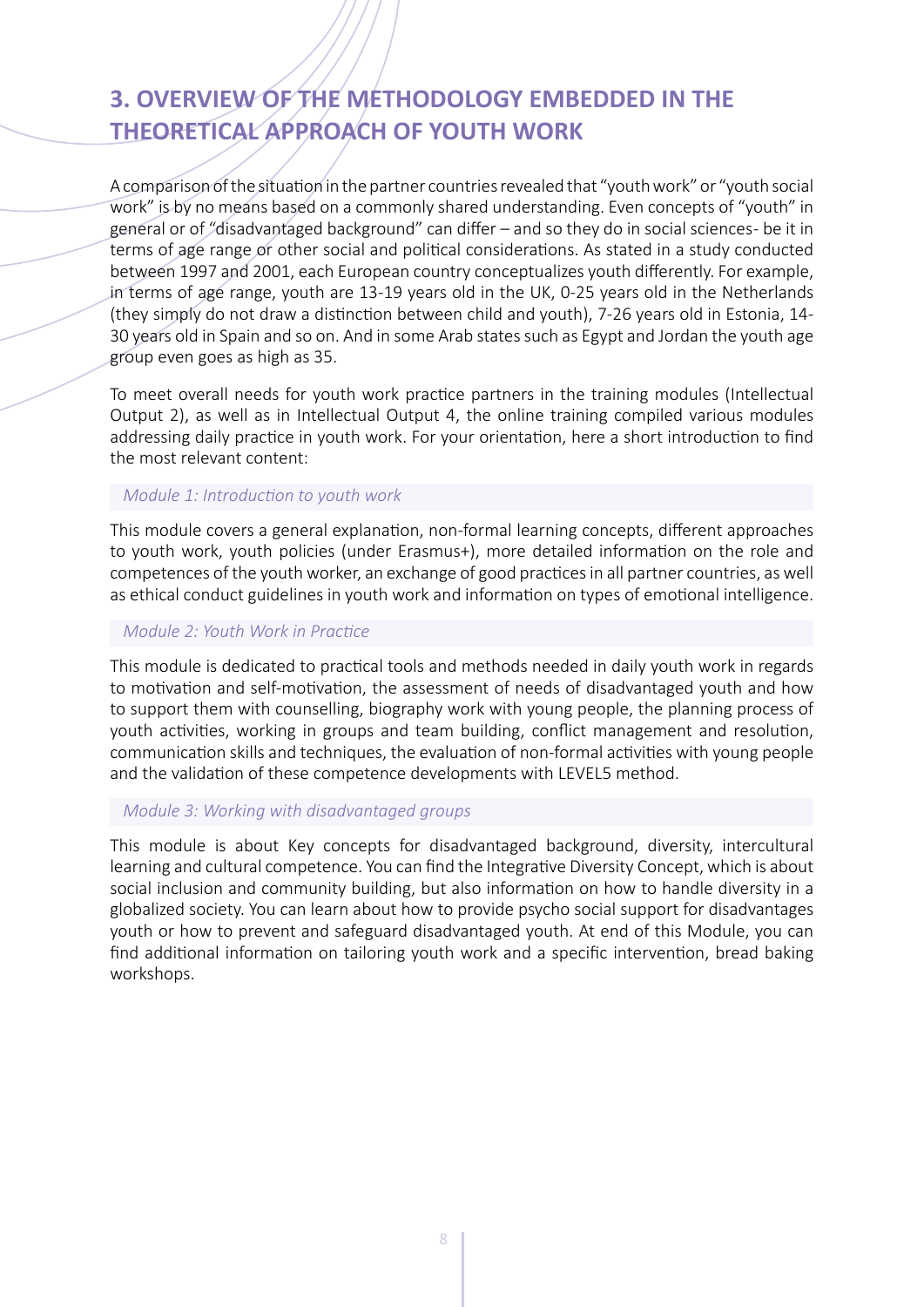# <span id="page-9-0"></span>**4. MAPPING THE CURRENT NATIONAL REQUIREMENTS FOR YOUTH WORKERS**

In this section the partners of the project will provide – in alphabetical order - a short overview on national requirements in regards to their youth work activities.

### *Austria*

As a result of the federal structure in Austria, responsibilities for youth policy and for non-school child and youth work are divided between the nine federal provinces and the federal government. Youth policy is a cross-departmental cross-sectional matter. Therefore, youth-relevant agendas can be found in all ministries. The agendas for general affairs and the coordination of youth policy are located in the Federal Ministry of Family Affairs and Youth (BMFJ). Building on the Council Resolution of 2009 on a renewed framework for European cooperation in the youth field (2010-2018), the BMFJ began developing a national youth strategy in 2012. As the Ministry has declared, youth policy has the task of shaping the life situation and perspectives of young people. It should help young people to cope with the demands of the youth phase and the transition to adult life. The aim of youth policy is to protect children and young people and to promote their development as independent personalities in order to lead an independent and responsible life and to use their productive and creative potential for community and social commitment. Two essential principles of a successful youth policy are closely linked to this basic understanding: Firstly, the needs and concerns of young people themselves must always be taken into account. Not a policy for but a policy with young people is to be aimed for. Secondly, youth policy cannot be fixed in one department alone, rather be taken into account in all policy areas. The concrete implementation of youth policy takes place specifically at the various political levels: International, National Federation, Countries, Regions and Communities. Three main areas of non-school child and youth work in Austria are:

- » **The associations**: the cultural, educational and sports associations have rich and decentralised infrastructural resources (houses, premises and/or facilities), which are to a large extent also used for youth-specific services. However, the use of infrastructural resources by youths / youth groups is mainly only possible within a clearly limited framework. Thus, youth work often benefits educational or sports associations, but without establishing a youth-specific infrastructure of their own. The effect of the association's youth work has also been limited due to access barriers such as membership, membership fees and temporally / organisationally prescribed rules of use.
- » **Youth Information**: the Youth Info Centres are the Austrian specialist centres for the preparation and provision of information for young people for non-commercial purposes. Youth information supports young people in their development and offers free, up-to-date, relevant and comprehensible information to help them on the threshold to adulthood. Offers and activities promote the empowerment of young people.
- » **Open Youth Work**: institutions of Open Youth Work are institutions of the socio-cultural infrastructure, differ from these, however, by the basically open access, i.e., the use of youth centres, clubs and youth clubs is usually not restricted to memberships and / or certain forms of use. Thus, they allow for a high form of self-organisation by the young people or user groups, but at the same time they are in the field of tension between the different local groups, cliques or youth cultures active in the immediate vicinity of the youth centres and their dynamics of exclusion. In addition, autonomous, self-organized youth initiatives should also be mentioned, finally not to forget religious forms of youth work by churches and mosque associations.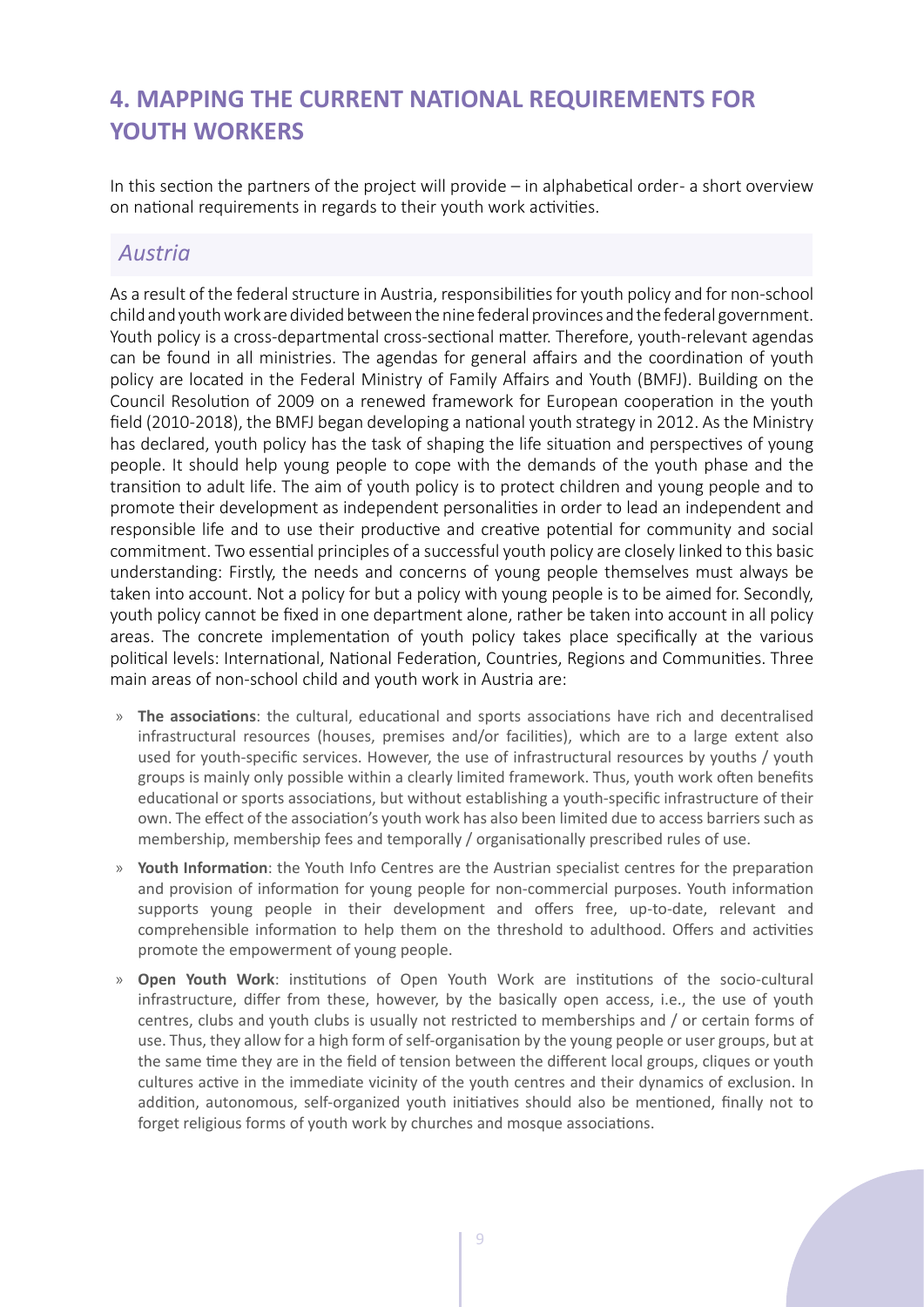<span id="page-10-0"></span>The three main types of youth work cited above are reflected in three national umbrella organisations:

- » Bundesjugendvertretung  $\rightarrow$  BJV Federal Youth Representation.
- » Bundesnetzwerk Österreichische Jugendinfos  $\rightarrow$  Federal Network of Austrian Youth Information.
- » bOJA  $\rightarrow$  The nationwide network for open youth work.

Through European umbrella organizations they cooperate with other institutions and networks of child and youth work.

# *Germany*

In Germany the social integration and inclusion of young people is a basic right, as enshrined in Germany's Basic Law (Grundgesetz), specifically Articles 1(1) and (2). The most prominent of the legislative provisions to support young people are the Social Code (Sozialgesetzbuch). Section 1 of the Social Code Book VIII (Sozialgesetzbuch, SGB VIII) – Children and youth services states that all young people are entitled to be supported in their development and to be raised to become independent, socially competent individuals. Besides parental responsibility this section also emphasizes the responsibility of the state by obliging child and youth services to support young people so they can develop as individuals and as members of society. Child and youth services (Kinder- und Jugendhilfe) should also help to prevent or eliminate disadvantages.

Germany has a wide range of professional associations and interest groups that are active in youth policy as well as specialist representation from youth services. Areas include parenting support and counselling, youth protection, welfare, non-institutional youth work, drug and addiction prevention, youth social work and career advice for young people, and funding for young people with disabilities. The regular support programmes for youth services at the national (Bund), regional (Länder) and local (Kommune) level also include funding for networks and organisation of youth work, and qualification and training for full-time and volunteer staff. This is also true for many special programmes. Some universities in Germany offer bachelor and master degrees in social work and the educational sciences with a focus on youth work. There is no association of youth workers but there are associations of professionals who work in the field of youth work, e. g. the German Federation of Social Workers. Germany has adopted various national strategies that also serve the social inclusion of young people. There are those that include all age groups (e.g., Strategy to prevent extremism and promote democracy, Civic commitment strategy) and those directed at youth (e. g. Youth strategy). There is also a large variety of programmes and initiatives at national (Bund) and regional (Länder) level to promote and support young people's social integration specifically to young people from disadvantaged social backgrounds or who have specific needs. The Youth strategy 'Action for a child- and youthfriendly society' was adopted by the Federal Ministry for Family Affairs, Senior Citizens, Women and Youth (BMFSFJ) for the period 2015 to 2018. The guiding principle of the youth strategy is to enable young people to participate in all matters that concern them. The youth strategy brings together a large number of partners. It is based on the independent youth policy, a holistic policy approach that places young people aged 12 to 27 at the centre of action in a variety of fields. This approach is implemented across Germany through various partners and projects. Policies for young people are supplemented by policies with and by young people. Besides the public-sector, funding is also available to non-profit independent youth services organisations (Freie Träger). Public-sector organisations cooperate in so-called working groups (Arbeitsgemeinschaften) with recognised independent child and youth services organisations and any organisations that run funded activities. The working groups are designed to ensure that the planned measures are well coordinated and complement each other.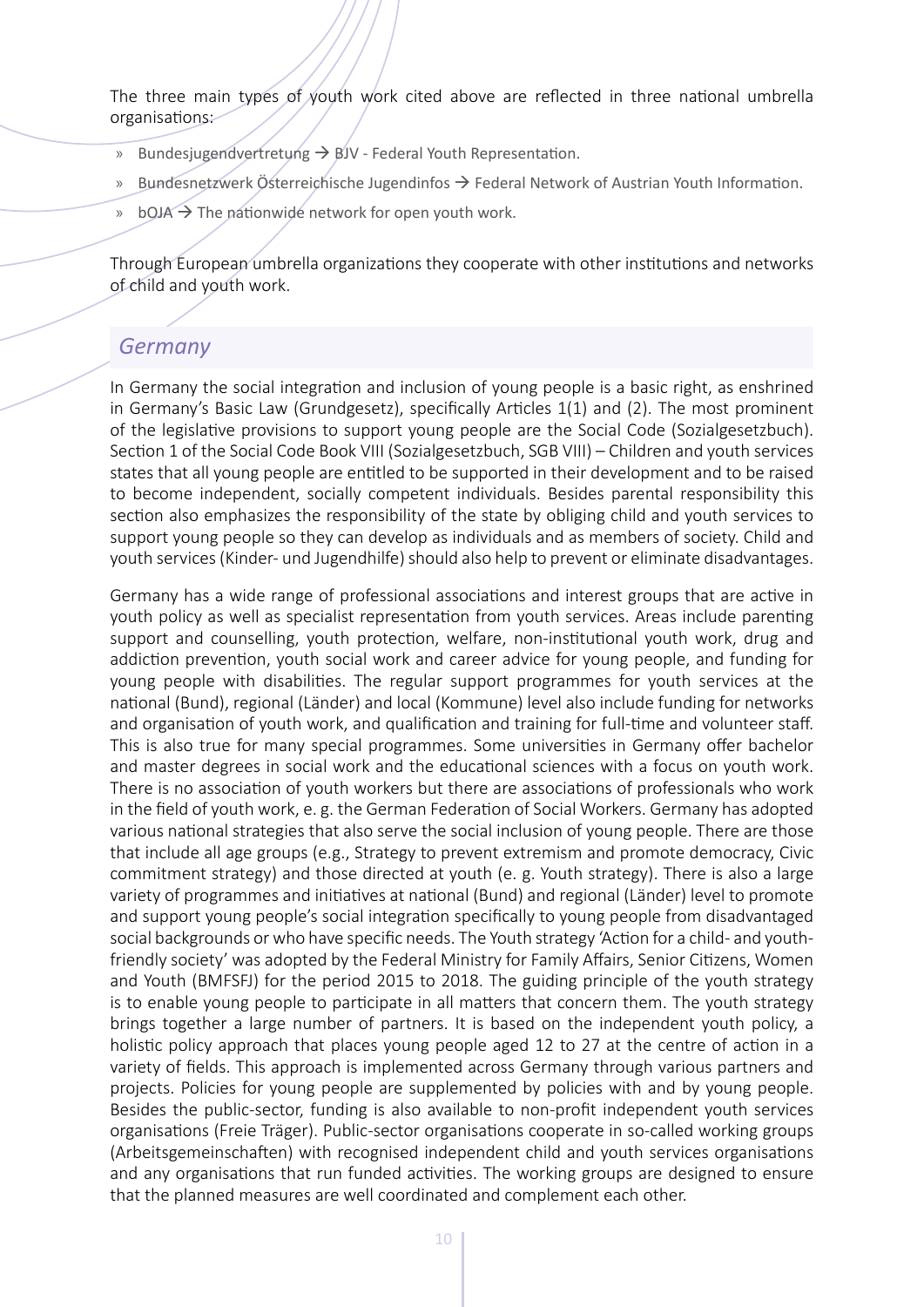# <span id="page-11-0"></span>*Italy*

The history of youth work in Italy is primarily the history of association-based youth education outside schooling. Today this is mainly located within what is best described as the growing Third (or Voluntary) Sector. But there is not a clear definition of youth work, nor of "young people". So far, there are no specific national laws regarding both youth work and young persons. All the laws dealing with this issue, both at national and regional level, have different concepts of what "young people" are. In fact, each of these laws considers different age ranges to identify the target, depending on the issue dealt with. However, during the last years, all the initiatives are collected under the Department of Youth Initiatives and Universal Civil Service, which divides the area of intervention of the government and others which are depending on the regional level. Italian youth policies have been oriented towards two main directions: on one side, they have dealt with young people involved in the labour market as well as rights and social inclusion; on the other one, they were oriented towards prevention of crime, delinquency and drug abuse. Since 1997, policies regarding juveniles have paid more attention on the issue of promoting youth sociability and the development of educational and recreational services, which actively promote youth sociability nationwide. Regarding the availability of formal qualifications for youth workers, several tertiary education programmes, in particular, university courses in Educational Sciences provide qualifications. Despite this formal path, it is more common that youth workers tend to have different backgrounds (e.g., psychology, sociology, sport instruction, literature and philosophy, etc.). At the same time there is a broad range of short and longer training courses offered by voluntary organisations. However, it has to be noted that the vast majority of persons involved as youth workers are voluntary and therefore many of them do not have a proper and strictly linked to education. Although there have been improvements with the establishment of the Ministry of Youth, which boosted youth initiatives, and the shared responsibility about youth with other Ministries, youth workers have not a recognized occupation and a low professional status, even if the last interventions by the National Agency – which works close to the youth policies of the government – is improving and promoting in the best way this figure.

# *Spain*

In Spain youth work is not an established and well-known profession. The term has often been the subject of debate, as it does not exist in the Spanish language and is difficult to translate. According to Bohn and Stallmann (2007), there are marked differences compared to Northern Europe:

*"[…] In Spain this concept is difficult to apply when referring to youth policies, since there is an institutional and conceptual void on the subject, which is reflected in a variety of youth programmes. In many cases, youth work is understood as labour education policies developed at a local level and in the Third Sector, policies intended to promote the labour insertion of disadvantaged young people. The meaning of youth work in Spain is therefore fundamentally exemplified in youth policies intended to counteract the social exclusion and marginalisation of young people".* 

Youth policies in Spain are generally aimed towards young people from all social spheres and backgrounds. Youth social work is largely the responsibility of governmental institutions. The public institutions in the field are divided into five levels. First of all, the Instituto de la Juventud (Institute of Youth - also known as INJUVE in Spain) is the governmental office. There are also offices at regional, provincial, county and local level. Youth policy belongs mainly to the local government.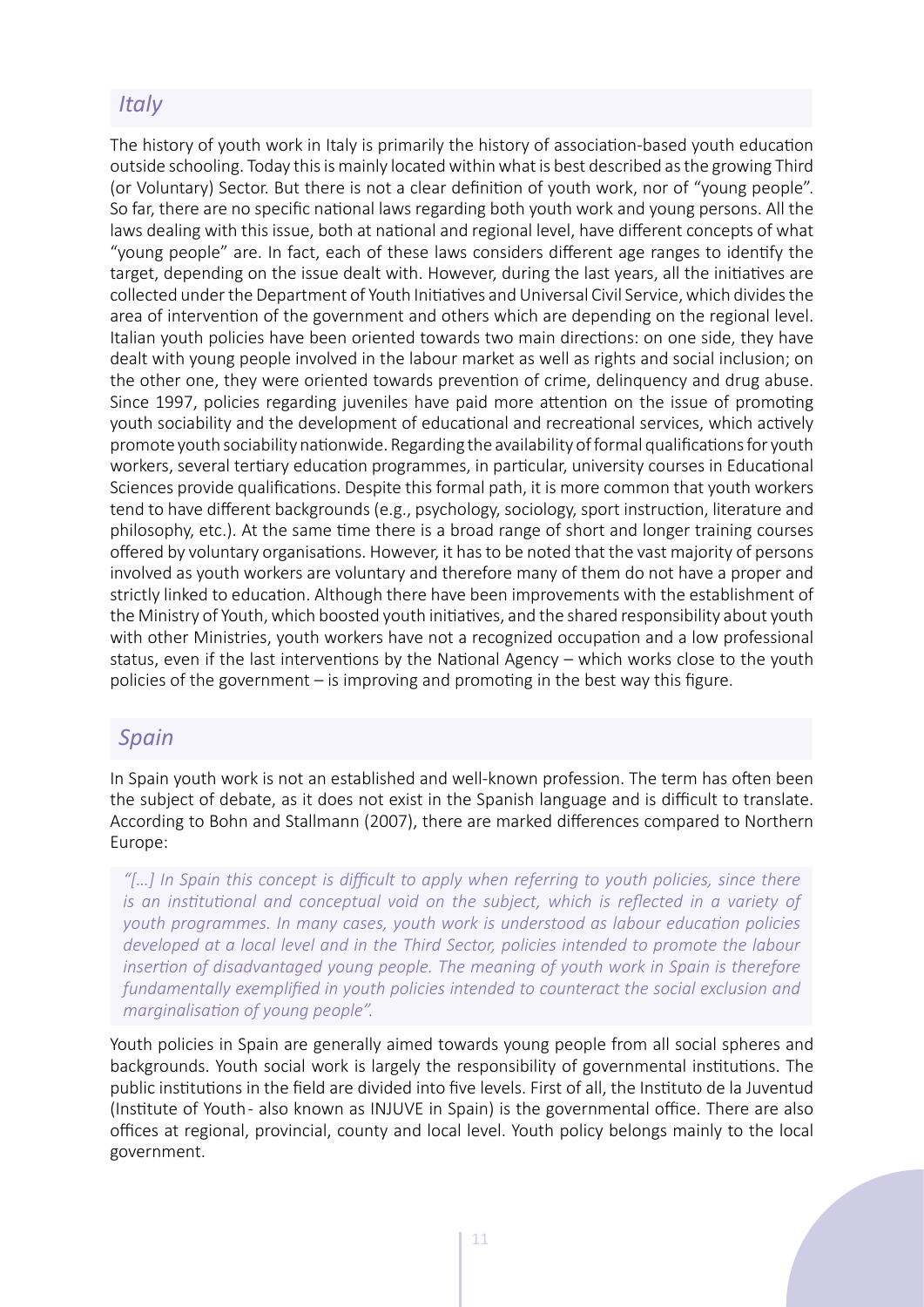<span id="page-12-0"></span>The focus of Spanish youth policy is mainly on unemployment issues and access measures to the labour market. However, the structures and available funds for specific measures in this area are limited, which makes the situation particularly difficult for NGOs. Since the current structuring of public youth policy in 1975 followed the end of the Franco dictatorship and the transition to democracy, all institutions that focus on youth work are calling for a restructuring of this system. All in all, the central government in Spain currently has only a minimal specific structure for the field of youth. The three main principles of youth work in Andalusia, southern Spain, based on national guidelines of the Plan Gyga 2011-2014, are a) Emancipation (which refers mainly to the labour market, livelihood, housing), b) Participation and values (participation in decision-making processes, voluntary work, democratic values, gender equality and prevention of violence against women); and c) Quality of life (healthy lifestyle, responsible consumption, creativity and understanding of the natural and social environment). With regard to youth policy in the region of Andalusia, the main principles of the Ley de Juventud de Andalucía, which must be respected in all projects, are as follows: Mainstreaming (all governmental centres need to be involved), Integrity (addressing young people's needs in a comprehensive way), Participation (young people being part of designing, developing and evaluating youth policies), Equality (same opportunities to everyone regardless of age or gender), Accessibility (free access to information for everyone), Diversity (respect and value the diversity in the region).

# *Turkey*

The situation differs in Turkey, where structures and measures of youth social work have been promoted and significantly expanded in recent years. But similar to Spain the concept of the youth worker also seems to be less known and is not defined as a professional group in Turkey, unlike the concept of youth leader, which is an officially recognised qualification. The latter has regulations for admission: Young people who meet the conditions have to pass a test. After obtaining a youth leader certificate they are admitted to a youth centre by the Ministry. A significant change in Turkish national youth policy could be observed in recent years. Yet, the only direct regulation on youth in the 1982 Constitution is still included under the heading "Youth Protection" in Article 58 as follows:

*"The State shall take measures to ensure the development and education of the youth to whom our independence and our Republic are entrusted in the light of science, in accordance with the principles and reforms of Atatürk and against views aimed at abolishing the indivisible unity of the State territory and the people. The State shall take the necessary measures to protect young people from alcoholism, narcotics, crime, gambling and similar harmful habits and from ignorance."*

This article of the Constitution has been heavily criticised by NGOs as a protective approach that makes no mention of social rights. However, with the accession negotiations to the European Union, some youth projects within the framework of social work started. The establishment of a Ministry of Youth and Sport in 2011 subsequently created further opportunities and brought youth policy a big step forward. The National Youth and Sports Policy Document, which was approved in the beginning of 2013 formulated its vision of youth policy as follows:

*"The main goal is to create the opportunity and ground where individuals having universal and human values, adhering to national and spiritual values, respecting the environment, having knowledge and self-confidence, effective, entrepreneurial, having a sense of social belonging, actively participating in social life, effectively using their fundamental rights and freedoms, compete with peers in the international arena, as individuals who can fully realize their potential."*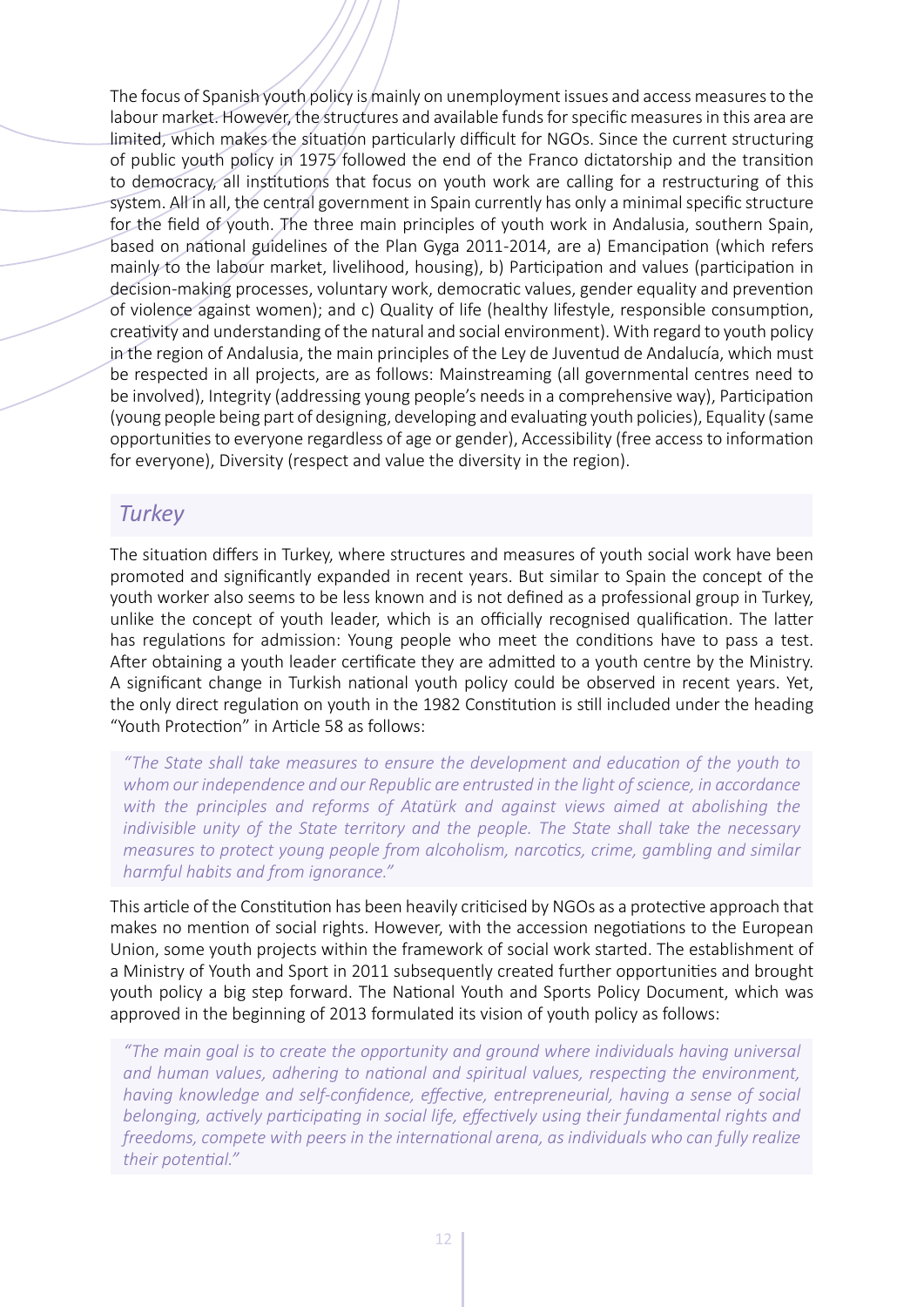The 11th Development Plan, which sets out the goals that the country wants to achieve in the next five years (2019-2023), has been prepared with a participatory approach involving stakeholders, women, youth and other parts of civil society in the development planning process. Under the heading "Qualified people and strong society" are covered all segments of society for young and older people. In chapter 2.3.7 Youth, under a) Purpose and b) Policies and Measures, detailed objectives and actions are listed. The main purpose is described as "to ensure that young people grow up with strong life skills, humanitarian and national values, and participate actively in economic and social life and decision-making mechanisms." Articles 618-623 include numerous projects, measures and actions remarkable in their breadth and detail. They range from cultural, scientific and sporting activities to the establishment of youth centres, psychological counselling facilities, addiction prevention, media competence, increasing the number of youth social workers, cooperation with NGOs, training needs analysis for unemployed young people, short-term certificate and diploma programs in line with their skills and abilities shall be organized, especially in innovative fields such as technical and software fields. Holistic approaches that also include the family and social environment of young people shall be promoted. The given list is even not complete; however, it impressively demonstrates the extraordinary scope of the development and improvements intended. These measures together with the establishment of numerous youth centres and training offers indicate that youth work in Turkey gained momentum compared to previous years.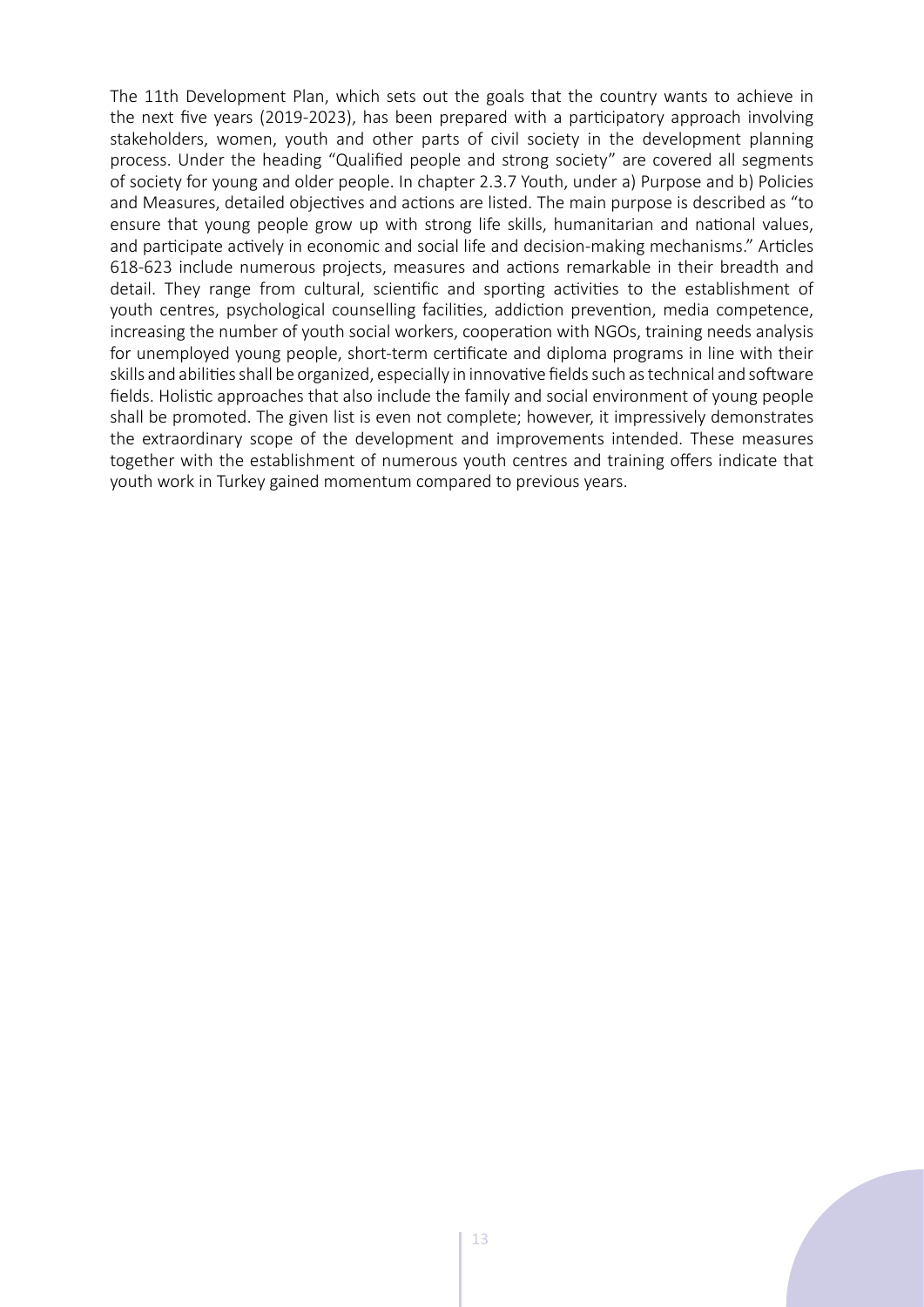# <span id="page-14-0"></span>**5. MAPPING OF THE CURRENT WORK SETTINGS FOR YOUTH WORKERS WORKING WITH DISADVANTAGED YOUNGSTERS**

Not only national requirements differ but also the work settings are due to national conditions very different due to national conditions and funding structures. To provide a better overview we structured this section in specific topics:

# *Target groups of young people*

The framework conditions and practices differ considerably. While in Italy and Spain "youth work" is still a relatively unknown concept, lacking official support and recognition, the situation in Turkey has improved considerably in recent years, but youth work there is based less on voluntary work than on governmental, public institutions. In Austria and Germany, by contrast, forms of youth work with disadvantaged groups are structurally widespread and differentiated. Besides public institutions and associations, there is a broad network of information services, youth centres and offers of open youth work.

The situation of disadvantaged youth also varies due to the national conditions of education, labour market and so on. While the rate of NEET youth is about 25 % or more in Spain, Italy or Turkey, it is statistically less than 6 % in Germany or Austria. But even in better-off countries, the group of disadvantaged youth, which includes various factors for discrimination, is seen much larger. Studies in Germany and Austria also assume about 25 % using a broader concept of disadvantage.

However, the group of young people not being in education nor in employment is NOT a heterogenous group in all partner countries. Due to higher unemployment rates, in southern countries also well-educated youngsters might be concerned by unemployment missing perspectives where to develop a professional plan, whilst in Austria and Germany NEETS are mostly school drop outs or youngsters with less education. At the end of the day, they all miss a concrete chance for inclusion to the labour market or education and the society. But they definitively need other measures to be able to do so.

For Europe, two main causes for NEETs can be identified:

**On the one hand, the socially and in the labour market disadvantaged group of young people with a migration background. Young people from poor and educationally disadvantaged families form the largest group of NEETs**

**On the other hand, there are children from higher social classes, where there is no direct pressure to work ("hotel-mom effect")**

Short-term NEETs could be free years in the sense of sabbaticals, which are granted to the children: Since the life expectancy of today's young people is probably 90 years on average, i.e., a much longer working life is foreseeable, and since the classic pension system is already being questioned in principle, a careful choice of education is rated higher, even if there are interruptions in it and the course of education is protracted.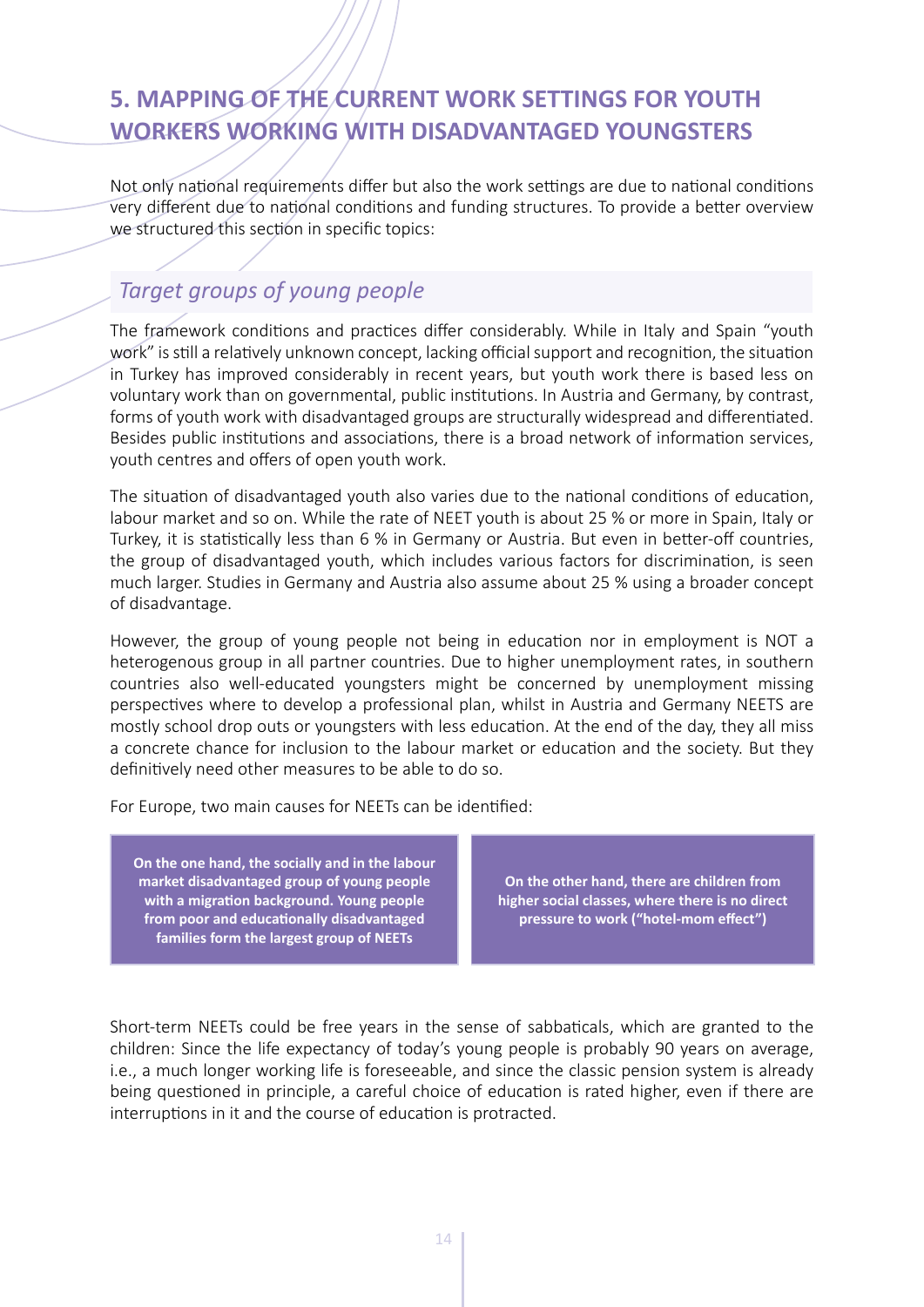# <span id="page-15-0"></span>*The difficulties in daily activities*

In youth work difficulties arise on the one hand from national conditions, on the other hand from the specifics of the organizations and target groups that are considerably diverse. For this reason, we focused on cross-target group measures that take this diversity into account.

Another aspect is that informal resources and competences that young people bring with them are often not recognized or acknowledged in society, especially countries such as Germany and Austria, where formal certificates play a major role. In some countries, such as Turkey or Arab countries, the form of a dual vocational training is less known. Occupations are often learned informally; knowledge and skills are acquired through "learning by doing". Refugees and young migrants for example, then often lack the obligatory qualifications and certificates to practice a profession or pursue a career in Germany or Austria, while in Turkey or other countries they may find faster access to the labour market. But also "soft skills" such as competences and experiences arising from migration, transnational networks and multilingualism, coping with life crisis and upheaval must be made visible and recognized. In this context, it is also important to give more attention and recognition to the youth work of migrant organisations, which to this day is usually regarded with suspicion by society. Resource - and lifeworld-oriented approaches are appropriate and helpful.

# *Youth work in the context of globalization*

Globalization and increasingly diversified societies have a significant influence on the challenges and opportunities in youth work. For a better understanding of those challenges and opportunities it is useful to consider this globalized context.

Hardly any economic, cultural or political topic seems to be understood today without its worldwide references. Digital mass communication, increasing mobility, worldwide standardization of products, the attraction of growing material prosperity and its unequal distribution create opposing trends: of universalization and discrepancy, convergence and levelling. In the everyday life of each individual, however, globalization also means growing complexity, the dissolution of fixed structures and certainties. Added to this are current debates on migration, the causes of flight and climate change, which are now at the top of the agenda in all areas of society. Robertson (1995) introduced the concept of globalization as a new perspective of observation. This characterizes 36 localities as a dimension, but not as the opposite of the global. Globalization can only take place with local ties, both sides are in constant interaction. The synthesis, the combination and blending of local and non-local elements at the local level - be it in the urban environment, in youth cultures, in biographies or individual lifestyles - creates new cultural forms and can be considered an urban resource. Urbanity is not conceivable without migration. Urban stories are always stories of migration. Immigration was constitutive for the big city development of the 19th and 20th centuries in the developing industrial societies and it still is for the megacities of the 21st century. Cities were and are the primary destinations for immigrants. The city has always had the function of being an arrival city. However, there have always been controversial interpretations: Concepts of a diverse culture of urbanity and of migration as a resource of the development of cities compete with those that assume that economic deprivation, cultural diversity and social exclusion are linked to an urban society on the way to disintegration. The latter have long dominated. Only in recent times the insight has grown in social sciences that migration is an essential element of urbanity and urban development.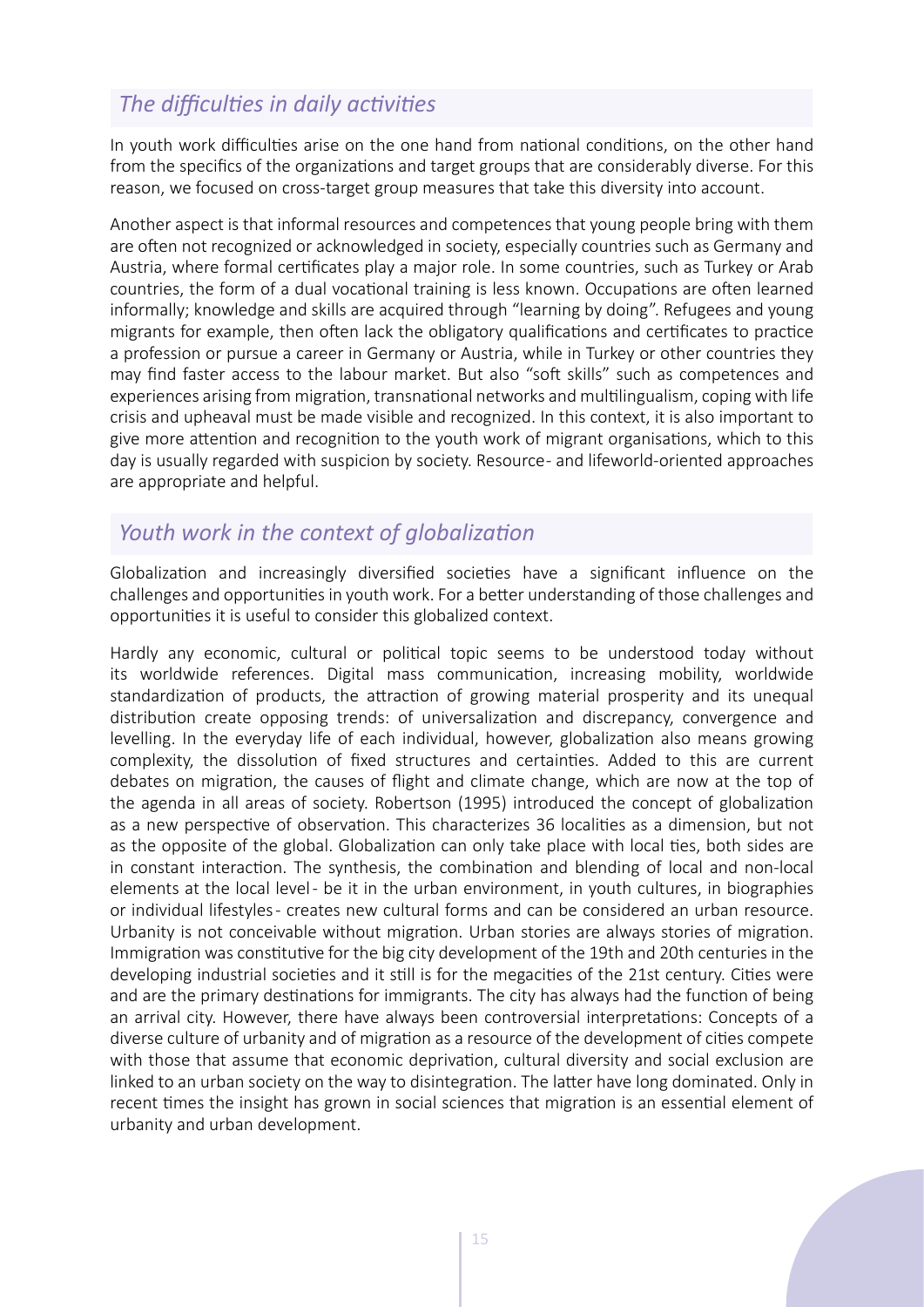# <span id="page-16-0"></span>*Diversity as an opportunity and challenge for youth work: Recommendations and prospects*

An important result from the comparison of the 5 national reports is the need for diversityoriented youth work that meets the realities and needs of a globalised society. This also requires a change of perspective, according to which migration is not seen as an exception but as social normality. Diversity-oriented youth work is not based on deficits, but on the resources of young people, which may include experiences of migration and flight, multilingualism, transnational networks, but also experiences of general life crises and upheaval and personal skills managing them. In this way, the findings correspond with the guidelines of the European Commission, which combines all lines of difference into a whole. This results in an integrative diversity concept that can be practiced in different areas: away from a target group-oriented (often deficit-emphasized) perspective to a cross-target group, resource-oriented diversity approach that includes all people who experience disadvantage, exclusion and discrimination. Diversity in this context means a specific life practice that creates new spaces and facilitates learning processes.

### This **Integrative Diversity Concept**:

*Connects and mediates between areas that have so far been viewed separately*

*Understands diversity as a resource*

*Avoids the conventional deficit model*

*Understands complex diversity as a challenge for all forms of youth work*

*It's pragmatically oriented and based on the realities of young people's lives*

Diversity-oriented youth work is on the one hand acknowledging life experiences and realities and offering young people opportunities to shape their lives. In doing so, young people themselves have to be regarded as experts of their own life reality. On the other hand, diversity-oriented youth work involves making discriminatory structures visible, helping to dismantle them and working for the realisation of equal opportunities (political dimension). As a youth worker in the Austrian focus group emphasised, "over-pedagogy" or "over-therapy" of young people should be avoided. Instead of reducing young people to ethnic, national or cultural categories or victim roles, the new concepts are based on their everyday reality. The following points are part of a diversity-oriented youth work concept:

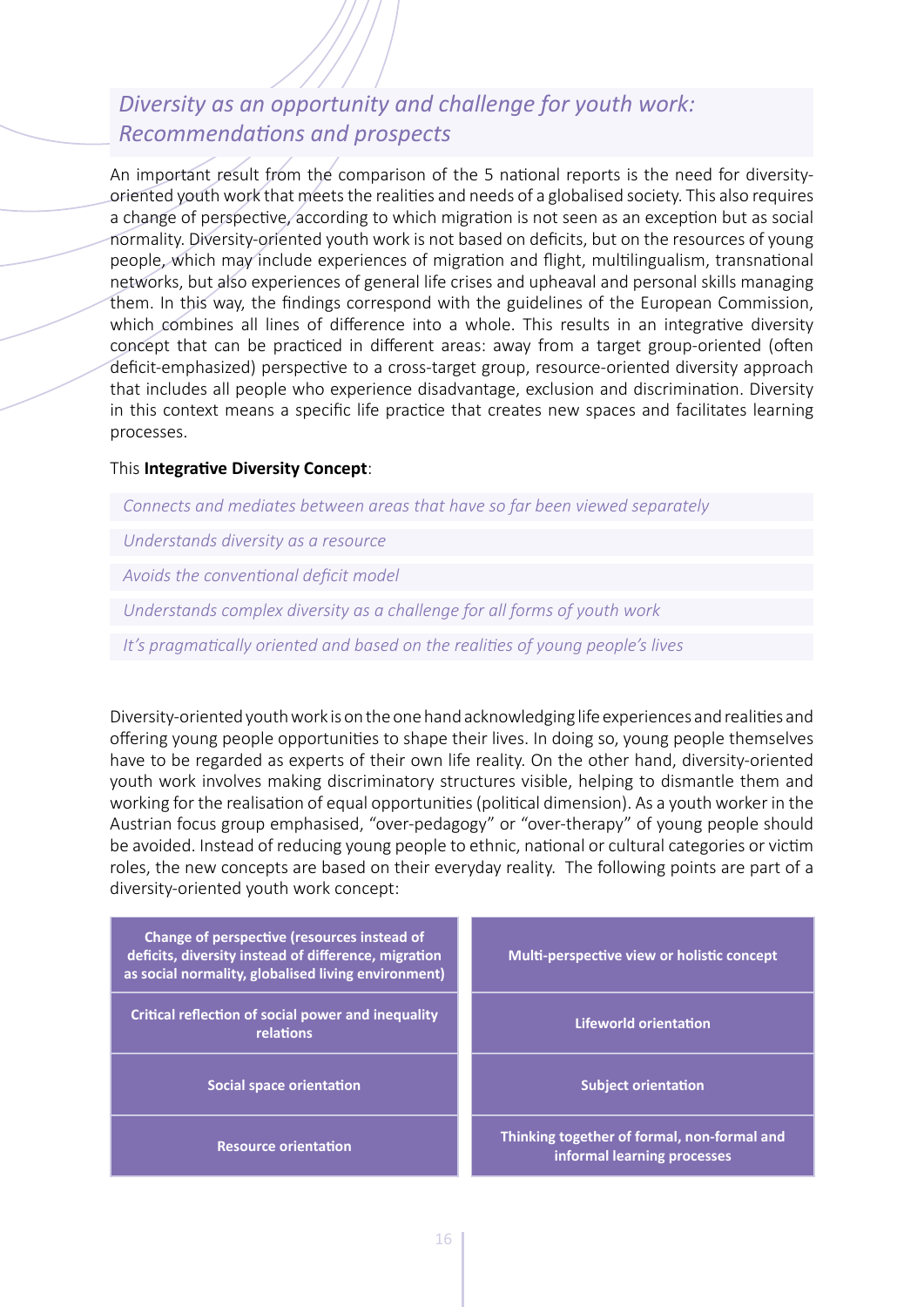The main objective of diversity-based youth work is to empower young people and thus to achieve social participation/ inclusion and independence from supporting institutions.

To achieve this, a change of perspective in youth work with disadvantaged people is urgently needed. This means not to regard the possible social problems firstly as deviations or "mental deficits", but as an expression of global social change and new challenges. Young people's social life contexts are reflexively incorporated into the design of youth work. Diversity-oriented youth work must be able to facilitate new approaches, uncover previously unrecognised resources and competences and use them for possible intervention. Youth work that does not take young people and their individual life strategies seriously runs the risk of achieving counterproductive effects with its interventions. However, a change of perspective also means not losing sight of the manifold and cumulative forms of exclusion. For an intervention, it is of great importance to pay particular attention to the entanglement and overlapping of different dimensions of inequality (intersectionality).

The findings from the focus groups of the national studies point to the need for a multi-perspective, reflexive approach:



*Diversity-oriented youth work should take a critical look at its own interpretations and concepts (self-critical attitude). This is a process of making discriminating structures visible and examining one's own images and attributions with the aim of developing a self-critical and socially critical attitude*



*A lifeworld and resource-oriented and thus an appreciative attitude in youth work. The self-description of the young people must be taken seriously and made the starting point for further interventions - without fixing them to a certain identity or interpretation*

Diversity-oriented youth work that leads young people to empowerment. Young people need spaces in which they can locate themselves in a self-determined way. In the struggle against discrimination and stigmatisation, youth work can strengthen young people, support them in their individual practices and encourage solidarity among them. This is also intended to promote the social and political participation of disadvantaged young people. In the further project phases, training modules will be developed which, on the one hand, offer an introduction to basic skills in youth work and, on the other hand, are intended to introduce this diversityoriented approach to the practice of youth work across target groups. To this end, online modules and formats of distance learning will also be developed to meet the youth workers repeatedly expressed need for digital skills and materials. As emerged from the discussions and interviews with focus groups of the five partner countries, the most important personal "soft skills" are respectful communication, empathy and relationship work. But also, humour and a kind of tolerance of frustration and ambiguity are required, i.e., the ability to deal calmly with contradictory or uncertain situations. These personal qualities and attitudes can only be conveyed to a limited extent in training courses, but the change of perspective as described above, an orientation towards resources instead of deficits, can provide a suitable frame for youth work in a changing world.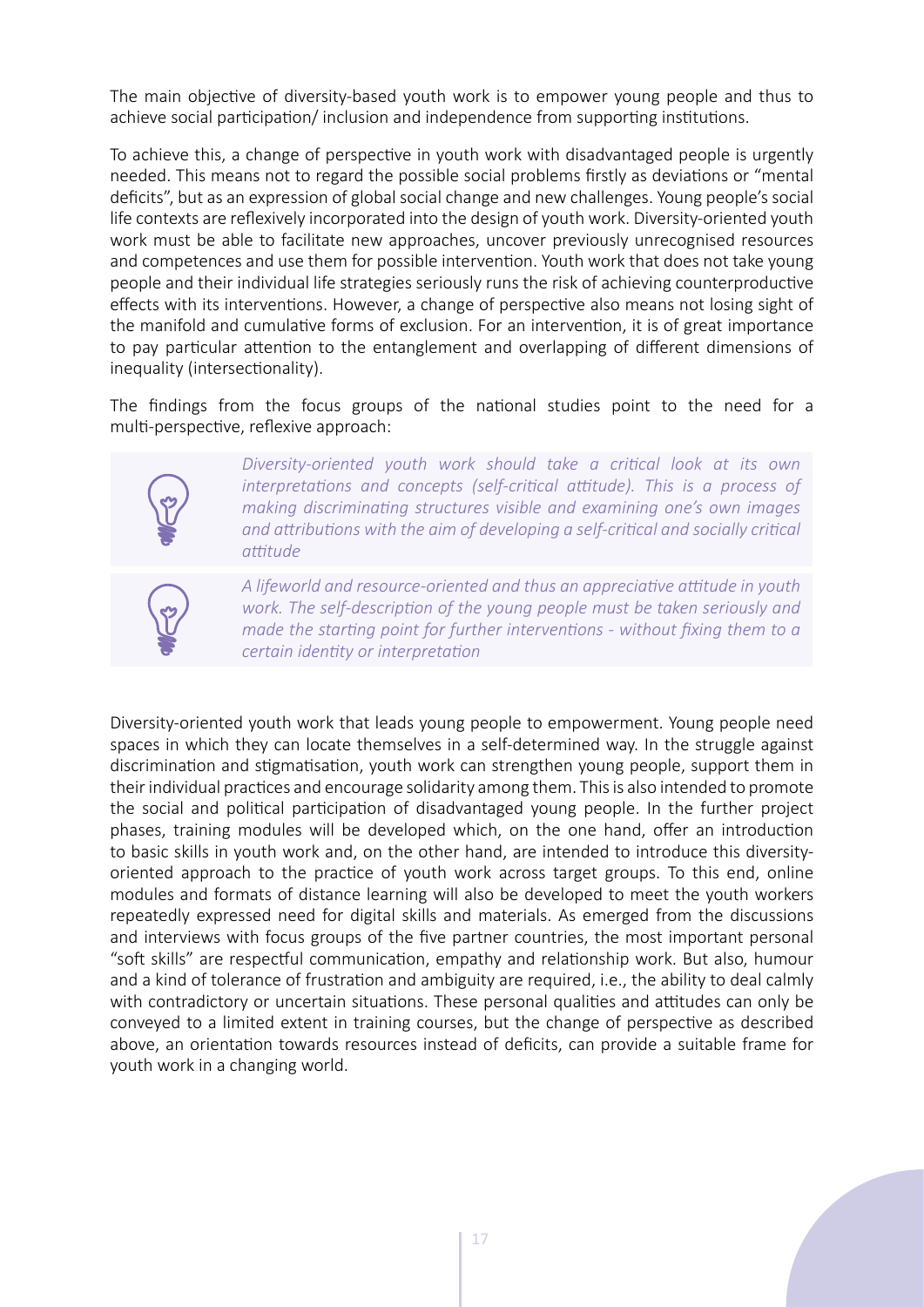# <span id="page-18-0"></span>**6. AN ASSESSMENT OF THE QUALITY, CONSISTENCY AND COHERENCY OF THE METHODOLOGY**

In the following, we would like to reflect on the project methodology from a social science perspective. On the one hand, it is about the methodological implementation of the project itself, on the other hand, about the theoretical-methodological approach for youth work developed in the project.

# *Methodological implementation of the project*

As already explained before, the project was based on several steps that were carried out one after the other, each building on the other: from national studies in youth work to a transnational comparative report, the development of adequate learning modules (face to face and online) to their testing in pilot courses and resulting recommendations for concrete implementation in youth work. The contents were developed step by step and implemented with great consistency in the partner countries despite external restrictions (COVID-19 security measures). In some cases, alternative solutions had to be found, especially in the piloting phase of the learning modules. Despite this challenging situation, the planned steps could be implemented adequately in terms of content and time.

With the help of this approach, we have gradually developed and justified an "inclusive diversity approach" for youth work, which it will be discussed in more detail below. Although this approach pays special attention to disadvantaged young people, it does not create special groups but explicitly includes all young people.

*What are the findings of the "integrative diversity approach" developed in this project for youth work, what are its advantages and what conclusions can we draw for future-oriented youth work in a globalised society?*

As many social science studies and also the findings from this project show, young people often experience multiple disadvantages: in the labour market, in education and in everyday life, which makes access to important social resources more difficult and pushes them further into the social margins. Therefore, we need pragmatic, open and inclusive concepts in youth work, where young people are not seen as "objects in need of therapy" but as experts of their own life practice. They are recognised as agents, so that their life plans, their life strategies appear as a product of their active engagement with the external and internal social forces that intersect and shape their world.

Taking young people seriously means not confronting them with pre-determined rules and creating artificial divisions, but giving them the opportunity to participate in decision-making processes.

In this way, young people can actively participate in shaping their social environment. Social encounters can also be shaped constructively. Different stories, realities, experiences and life plans etc. are linked anew in dialogue, combined into new ideas.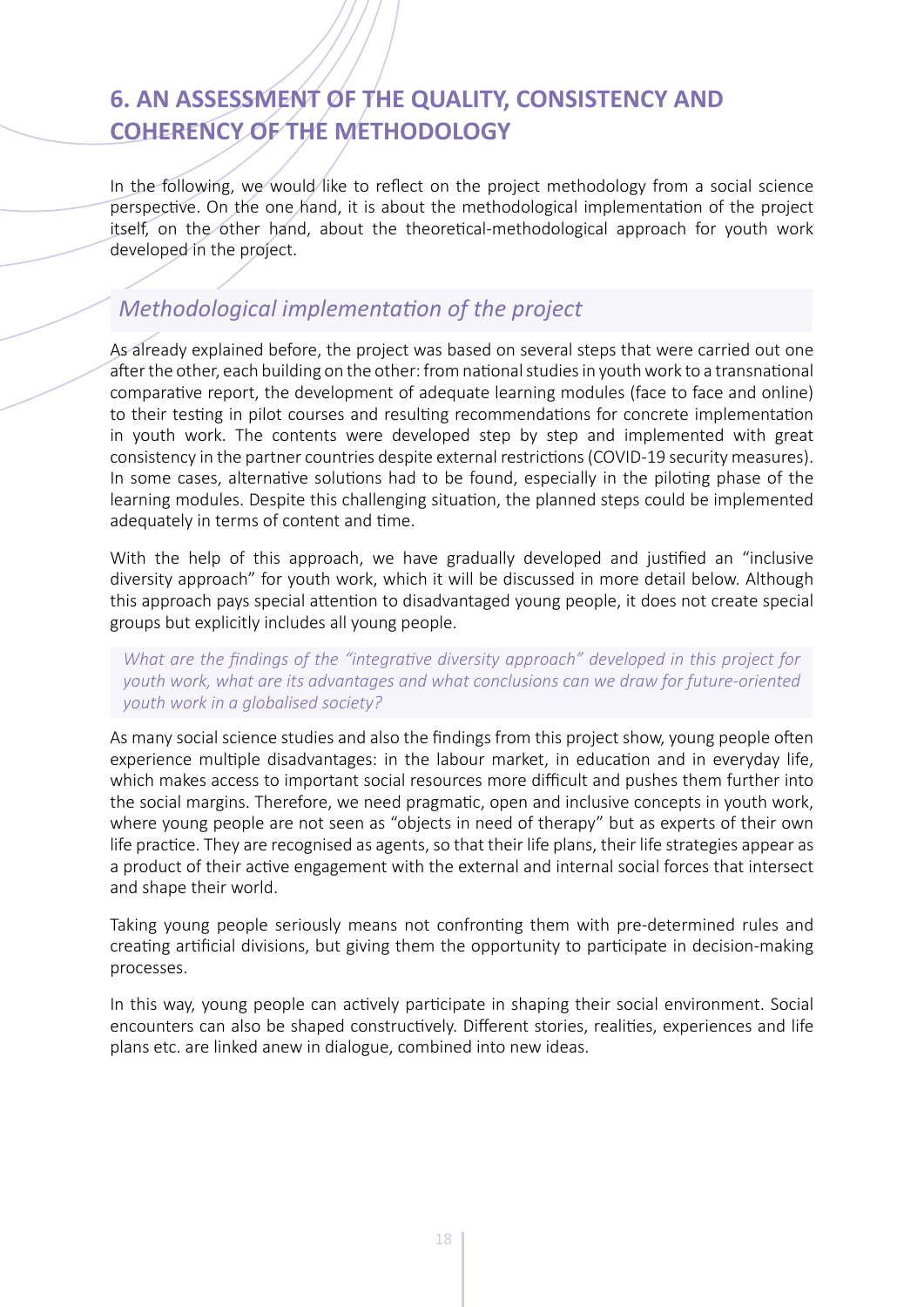### <span id="page-19-0"></span>*Intervention strategies in youth work*

From an integrative, diversity-oriented theory and methodology, the following questions arise for successful interventions in youth work: What reasons lead to the inadequate positioning of young people and thus to exclusion, resignation and cumulative exclusion? Where do difficulties become visible in the social positioning processes and where can supporting institutions or persons exert influence?

It is particularly important to ask to what extent the concrete life situation of the young people corresponds with the respective intervention measures and what conclusions can be drawn from this.

The following steps for working with disadvantaged young people result from the methodology developed in this project.

### *A) Reconstruction of the everyday situation of young people*

Based on the concept of a lifeworld and social space orientation in everyday life, the following aspects are relevant for youth work in the globalised world and must be made visible:



### *B) Recognising crisis situations and possible starting points*

Other important points arising from the application of this theoretical-methodological approach:

**Finding out at which points the young people fall out of the intended usual career paths (breaking points)**

**Making visible special paths that can be relevant in the intervention process**

### *C) On the effectiveness of intervention measures in youth work*

On this basis, the effectiveness of projects and intervention measures in youth work can be assessed:

**To what extent do the developed measures/facilities tie in with the realities of young people's lives (appropriateness)?**

**From the perspective of youth work, are there special expectations and perceptions towards young people ("helper theory")?**

**To what extent do young people feel effectively supported and treated equally compared to privileged young people (equality of opportunity)?**

**Are there ways to mobilise young people's resources and capacities in a way that enables them to orient themselves more effectively (resource utilisation)?**

**From the perspective of young people, are there information deficits or even access barriers (availability)?**

**What are the possibilities of intervention for supporting institutions when young people face structural barriers or obstacles (consequences)?**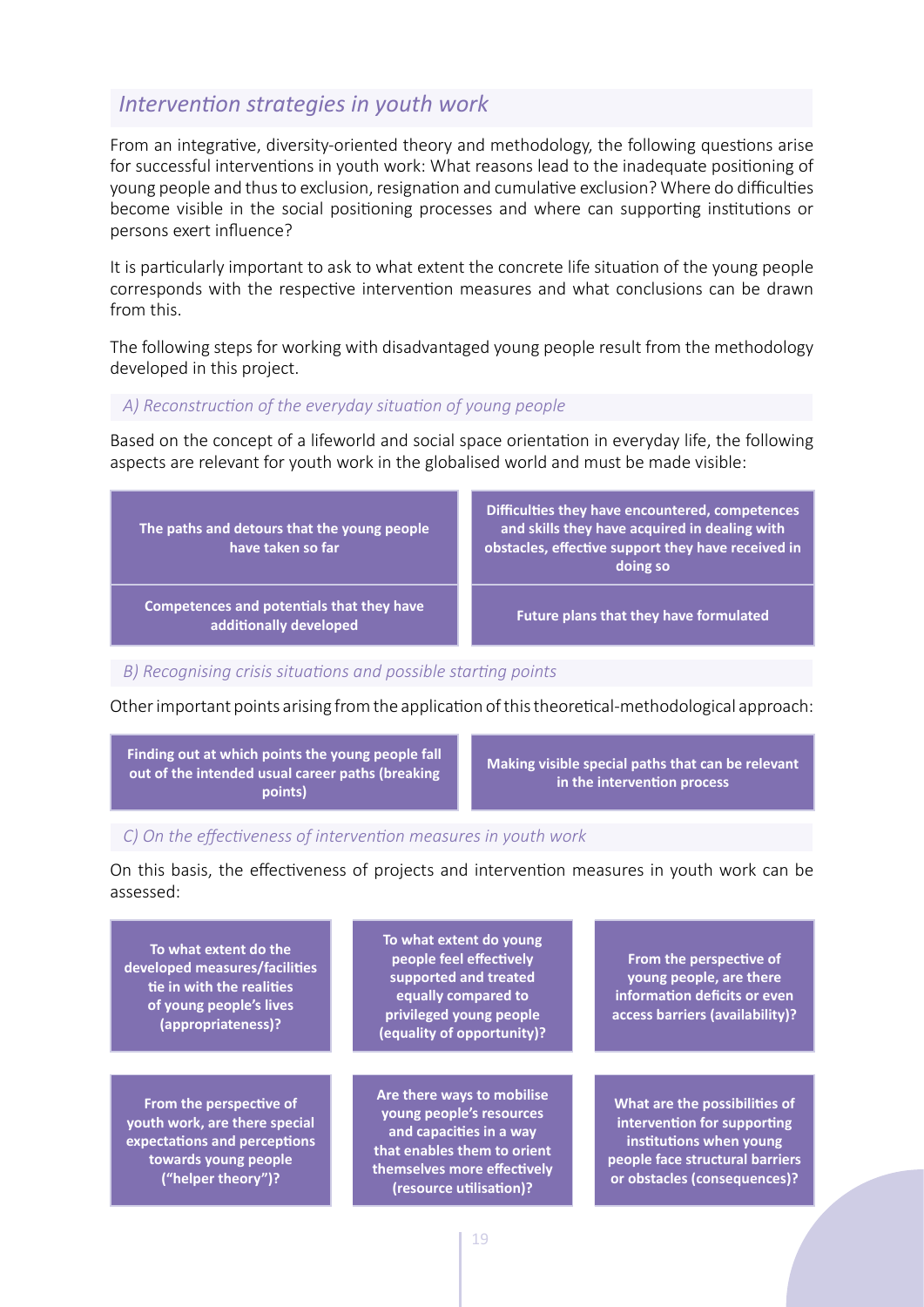# <span id="page-20-0"></span>*On the need for diversity-oriented and inclusive youth work*

From a sociological point of view, therefore, inclusive, diversity-oriented youth work seems to be of great relevance for today's society.

Youth work with disadvantaged people can primarily be designed appropriately and effectively with social space-oriented or lifeworld-oriented intervention concepts. Social space orientation in diversity-conscious youth work leads to the visualisation of individual resources and competences and their consideration in intervention. The existing ideas, experiences and competences of local young people must be used; there is no need to reinvent them. Preventive intervention must therefore focus on participation and empowerment, mobilising the social competences of the young people involved in the situation.

Here, a change of perspective is carried out and a consistently appreciative attitude is adopted. It is important to focus on the factors and conditions that help young people to develop positively and successfully. In this context, the strategies and courses of action that the young people themselves develop are particularly relevant. Young people who do not enjoy social support and have no lobby have to become creative dealing with their situation. Although the starting point seems to be the same for all, some manage to get ahead, others do not. At this point, the main task of youth work should be to find out whether and to what extent the conditions lead to different levels of success and advancement or marginalisation.

# *Diversity-oriented youth work with young people from migrant families*

Young people with a so-called migration background are often confronted with specific problems. Cultural and national categories that make them Turks, Moroccans or simply "foreigners" and reduce them to a specific cultural origin ignore the social contexts in which their lives take place and in which biographical goals are designed. A change of perspective is urgently needed here, one that does not primarily focus on supposed cultural or other contrasts and strives to minimise them, but accepts individual diversity and specificity. It means to take the individual seriously in his or her here and now, with his or her history, preferences, imprints and needs.

First of all, youth work should move away from the conventional deficit approach, according to which people with a migration background are generally defined as a "problem case". Any attribution from the outside misses the differentiated and changeable reality of the people concerned. Instead, a resource-oriented and everyday-world approach from an internal perspective is urgently needed. This means that the self-description of young people should be made the starting point for further interventions.

In other words, it is only from this perspective that it becomes apparent how they organise their everyday life, how they overcome or circumvent obstacles and experiences of discrimination, what strategies they develop in the process. A creative achievement becomes visible in many respects: the most diverse elements and experiences of everyday life are put together biographically, individual competences are acquired, multilingualism and networks are activated. These are all resources that can be used in the intervention process. From this new perspective, it can also be made visible to what extent such competences are blocked and devalued by external intervention (such as Aliens law), to what extent official intervention can have a counterproductive effect.

If one changes the perspective and takes the self-description and competences of the persons concerned as the starting point, then the problems and conflicts that are at stake in a concrete situation take on a different social weighting and localisation. From the internal perspective,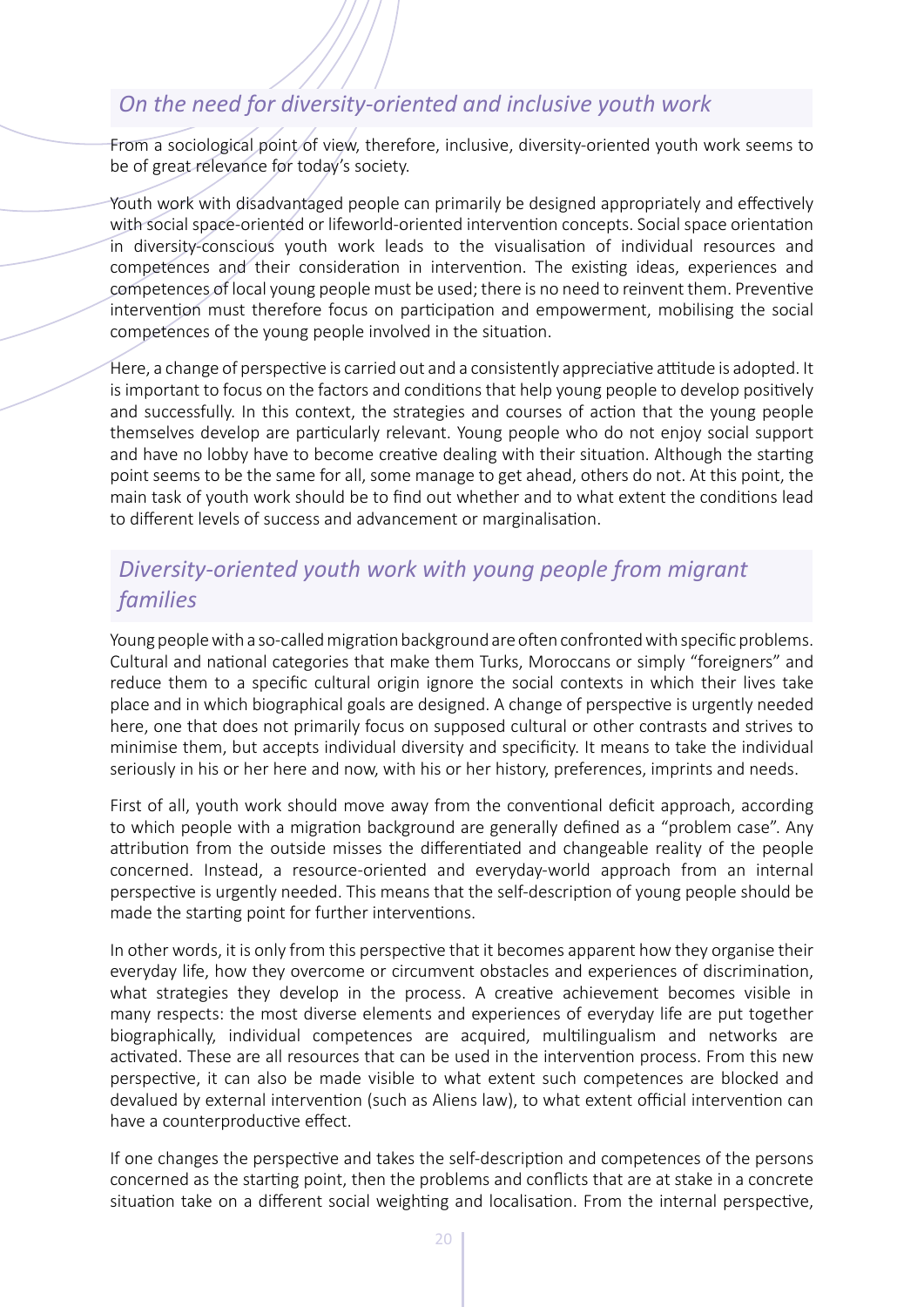it also becomes apparent that it is usually not about ethnic or cultural problems, but about structural challenges, exclusion mechanisms, etc. that make access to social resources more difficult. Thus, being a "foreigner or outsider" can become a resistant form for the affected individual to organise positioning processes in society.

Instead of following conventional media or administrative interpretations and guidelines, it would be the very task of youth work to take an interest in the interpretations, life plans and ways of appropriation of the disadvantaged young people themselves. For they are quite capable of appropriating and shaping the social conditions in which they live in a specific way.

In brief, such diversity-oriented youth work is able to generate positive synergy effects by integratively thinking together different perspectives. It incorporates all competences, skills, experiences of young people as important resources for an appropriate intervention that takes into account the reality of life in a globalised society.

Assessment systems, especially in non-formal youth work should correspond with the methods of open youth work itself. They should tend to be informal or playful, e.g., through conversations and exchange or joint activities. School-based and technocratic evaluation systems should therefore be counteracted. Mostly such systems have demotivating and not inspiring effects!

To be able to measure an impact of a measure it is essential to carry out initial and final assessment. In this way change can be observed and especially also proofed, which in many cases is important for funding. All evaluation can be done by activities, questionnaires or in interviews face to face with participants.

To measure the learning impact, we recommend especially the LEVEL5 validation approach. Since the age of the Enlightenment, we know by the works of the Swiss pedagogue Pestalozzi that learning happens with "head, heart and hand". The LEVEL5 methodology is based on these notions. In a three-dimensional model, the so-called LEVEL5 cube, developments of knowledge, skills and attitudes are visualised on five quality levels for two points in time, at the beginning of a learning activity and at the end. This way the cube visualises competence developments at a glance.

*Assessment System - LEVEL5*



The levels of a competence are defined through so called reference systems in which a competence is described on five levels in each competence dimension. In the framework of the Inno4Impact project a competence framework consisting of 8 competences related to youth work has been developed.

Youth workers have the opportunity to use LEVEL5 to reflect on their own learning and, later on, maybe to reflect together with youngster on their learning and progress.

The LEVEL5 approach is based on a five-step procedure, starting with a short description of

your learning activity and ending with the evidencing of learning outcomes and the validation of learning outcomes by means of the LEVEL5 software. All necessary documents and templates mentioned as well as further information can be found on the Inno4Impact website: *[https://inno4impact.eu/training](https://inno4impact.eu/training/)*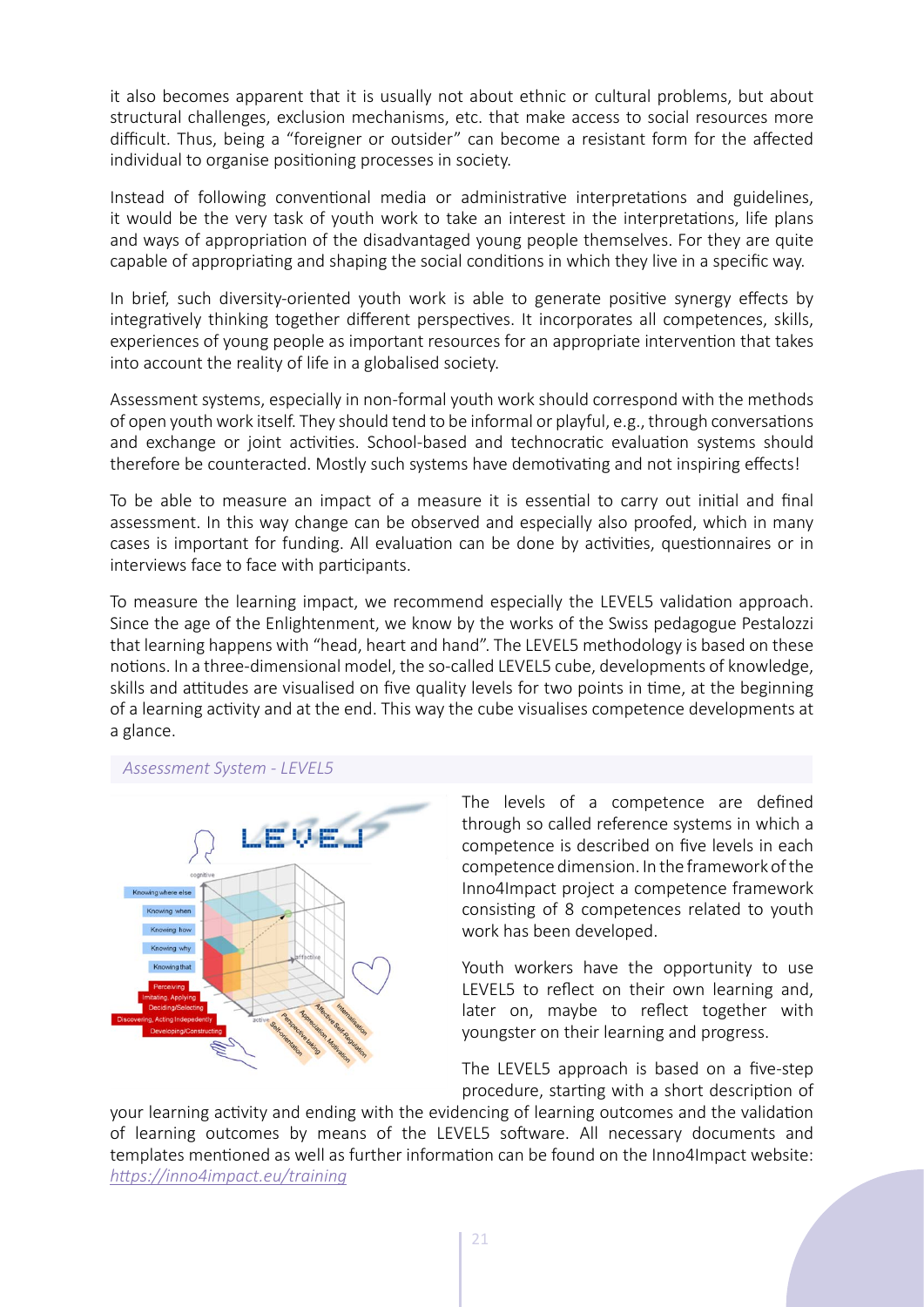# <span id="page-22-0"></span>*The LEVEL5 procedure*

### The LEVEL5 procedure follows these steps:

- I. Reflect about your learning context and identify your learning objectives in the given context – we will call this "learning project" (If you strive for a certificate, you will have to describe your learning project briefly in the provided template that is available on the *[Inno4Impact website](https://inno4impact.eu/validation-of-competence-developments-in-youth-work-with-level-5/)*).
- II. Get familiar with the competence description and the reference system for the competence that you have chosen from the Competence Inventory for youth work.
- III. Do a first assessment of your competence at the beginning of the learning phase: identify your competence level in each of the three dimensions. Give reasons or examples that prove your rating.
- IV. Pursue your learning objectives in the given context.
- V. Do the second assessment at the end of the learning phase: Read the competence description and the reference system and identify your competence level in each of the three dimensions again. Give reasons or examples that prove your rating. If you wish to receive a certificate, also write a summary of the learning process for each dimension.

If you wish to receive a LEVEL5 certificate which evidences and visualises your learning progress, please document your learning activity and the outcomes of your assessment. To do so, please use the offline templates that are provided on the Inno4Impact website.

After you have finished the documentation, contact *info@level5.de* and receive your certificate within one week

The use of LEVEL5 and the issuing of certificates within Inno4Impact is free of charge. If you wish to use LEVEL5 after the end of the project, you may join the REVEAL association, who is owner of the software, to become a licensed partner. For further information please contact *info@reveal-eu.org.*

Another important point of quality assurance is the professional training of the youth worker. So, for example if you want to work as a professional youth worker in Germany you need to have vocational training or a degree for example in social work (or a related study program). The Social Work degree programme deals with the professional and methodological competences of social work. This includes, for example, the basics of education, psychology and sociology, but business studies are also usually part of the programme. Student's practice dealing with clients and learn how to advise them properly. To do this, students not only need interpersonal skills, but also expertise in social law and they need to know how to fill out certain applications and forms.

In the later semesters of social work studies, or in the Master's degree, students can specialise, for example in childhood education, child and youth welfare or social services.

As children and youth are very impressionable in their development, professional youth work positions should not be filled with people who do not have a sound vocational training or degree in this field. Nevertheless, people without proper training can work with youngsters on a volunteering basis e.g., in leisure associations such as sports clubs or scouting – but then they rather have the role of trainer than a youth worker.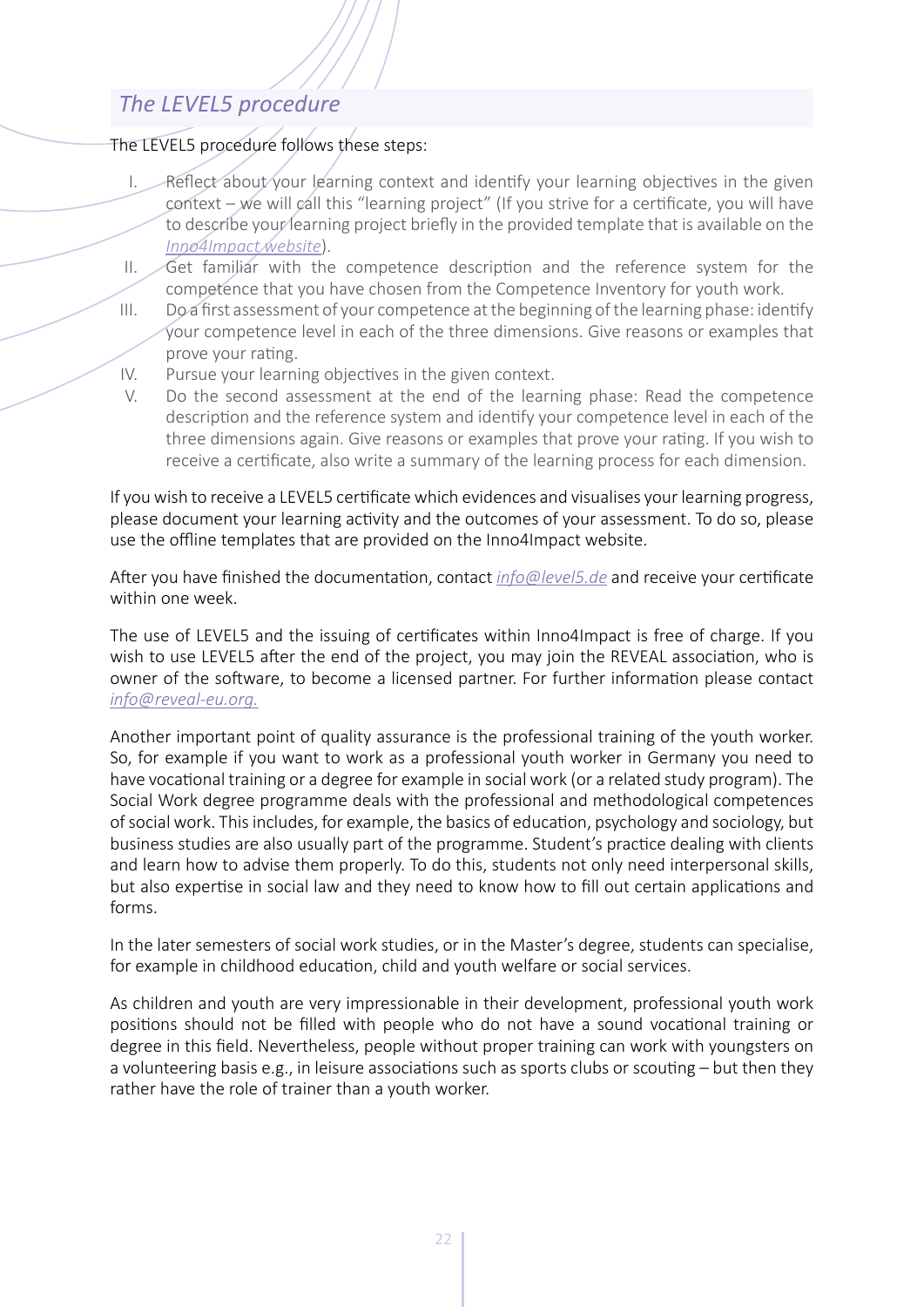# <span id="page-23-0"></span>**7. SET OF RECOMMENDATIONS ACCORDING TO THE DETECTED QUALITY CRITERIA FOR IMPLEMENTATION IN THE DIFFERENT SETTINGS (BOTH EDUCATIONAL AND WORK RELATED) RESPONDING TO ANY EVENTUAL SYSTEM OF REQUIREMENTS AND STANDARD**

Taking into account all the before mentioned requirement and structures, we can formulate specific recommendations which would help to increase the educational quality and the impact of youth interventions, especially if we consider the long-term impact.

One of the main challenges in all countries is the dependence on public funding. Drastic reduction of public funds creates needs to diversifying financial resources e.g. By selling products or services, identifying donors and sponsors, crowdfunding, etc. In this way we can formulate the following recommendations to assure necessary financial and structural conditions:

- » To achieve a long-term impact and services youth work requires stable financing, especially if they shall serve a public interest, like prevention of radicalization, social inclusion of groups at risk, etc.
- » Financing on the market undermines social missions of youth work
- » There need to be public funding of a space where young people can feel safe
- » Organizations need equipment to be able to provide the required services, without any material it is impossible to create attractive offers in which young people might be interested in participating in
- » Responsibilities and tasks have to go hand in hand with relevant funding
- » Funding and opportunities are especially needed in structural and economically disadvantaged areas (structural inequality has to be addressed)
- » Adaptation of offers to new technologies and adequate staff training is required
- » Adequate physical environments need to be available
- » Youth work teaches reliability. The organizations providing youth work do have stable, reliable structures and youngsters learn to take over roles and responsibilities and experience how important it is to fulfil them.

# *Professional accreditation*

In many countries' youth worker is still not seen as a profession, rather unknown in the field of education. This leads to a lack of trust from young people and the people around them as well as poor funding of public and private institutions providing youth work. Therefore, we recommend the following:

- » Youth worker should be acknowledged as profession with specific educational training pathways would help to assure quality in youth work and its professional reputation.
- » Professional accreditation would also stop the subordinated treatment compared to other social tasks.
- » It is important that accreditation helps the quality assurance and the public recognition and not only generates additional administrative and bureaucratic burdens.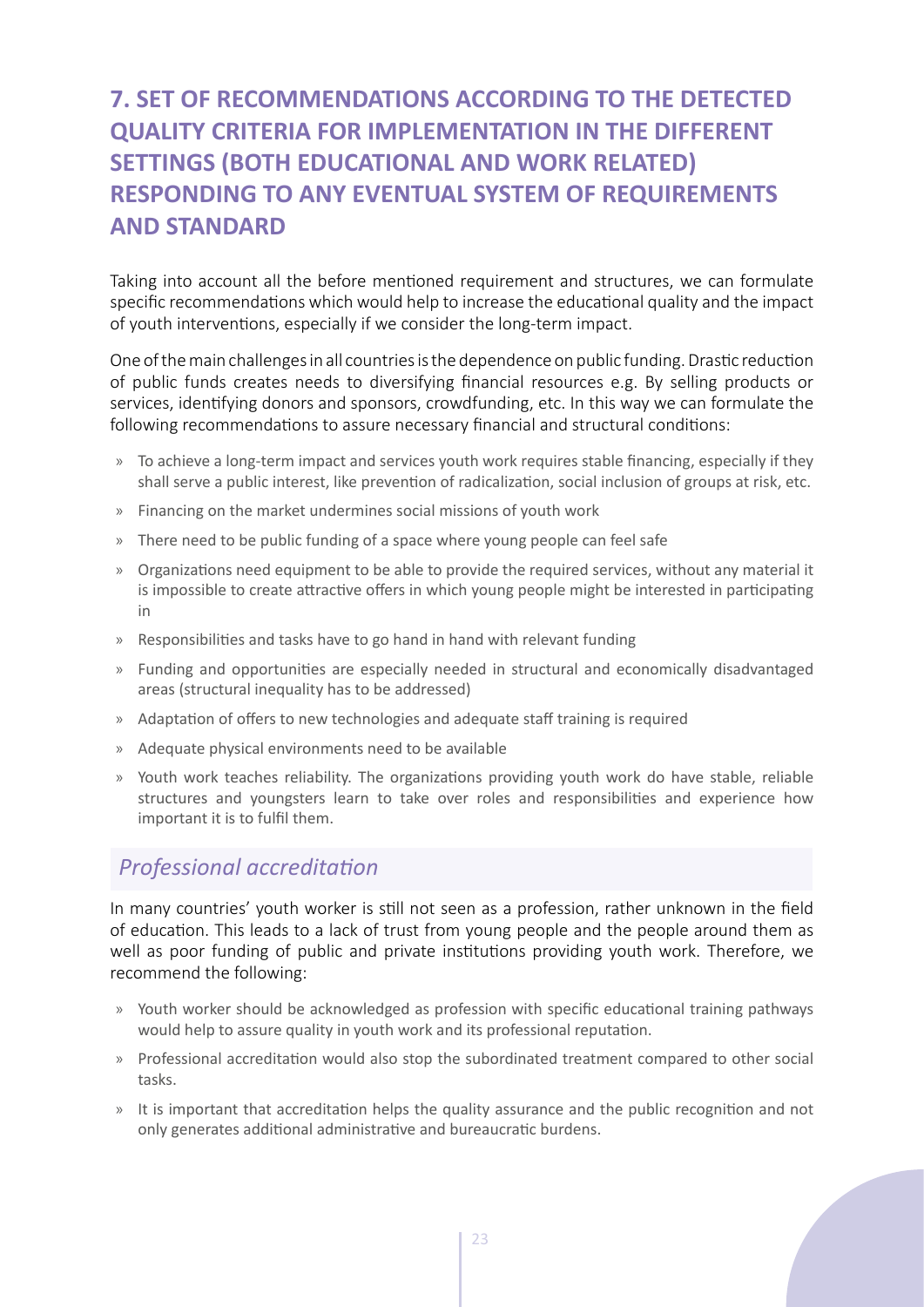- <span id="page-24-0"></span>» To provide youth workers the opportunity to experience different working environments in other countries.
- $\overline{p}$  To better understand the European dimension of the studies in youth work.
- » To improve professional, intercultural and language competencies.

# *Diversity in youth work*

Youth work provides an important contribution to inclusion - both in relation to society and to each individual. Integration or better Inclusion should be understood primarily as participation, as a means of emancipation, involvement and self-determination of each individual in society.

- » Youth work has the opportunity to create open meeting spaces for interaction of youngsters from diverse backgrounds. They might be diverse regarding their heritage, religion, up-bringing, social status, values, believes... Within youth work those differences should not matter anymore. It should rather be a space to discover similarities and common interests despite all the differences.
- » Youth work offers the chance for peer learning among the youngsters. They experience that they can learn something from everyone, explore their own interests – regardless of any disadvantages.
- » Building a team spirit and a sense of understanding and cohesion. Youngsters learn to depend on others and to be part of a functioning group.
- » In a small and protected environment, youngsters learn to accept and play by the rules which they benefit from in the future.
- » Youngsters with disadvantages can find other people with same interests and values. They get a chance to build new relationships outside of the rigid structure of schools.
- » Social work done by Muslims and migrants or refugees themselves is hardly perceived or recognised in society. These groups are rather seen as clients of youth and social work, not as active agents. Yet their social engagement, whether in mosque associations, in counselling refugees, in helping the needy, in language courses, homework help or pastoral care in prisons, is very important. It would be advisable to place more emphasis on cooperation with youth and social workers who themselves belong to minorities, have appropriate language skills and family experience and therefore often have better access to disadvantaged groups than others.

# *Participation of young people*

Some partners mentioned the lack of participation, interest and motivation from young people. Sometimes, the challenges that youth workers face when implementing their projects can be the lack of enthusiasm from young people and their unwillingness to get involved. One obstacle might also be the fact that voluntary work for young people is not seen as desirable. Turkish partners mentioned that families might be afraid that participation might result in risking ideological impact ("brainwashing", nationalist, communist, anarchist influences).

- » Youth work has to be safe and free of any political influence.
- » Youth work has to encourage young people to contrast pessimistic ideas and empower them for future decisions.
- » Youth work shall support social inclusion, thus especially in times of economic fear, raising unemployment and crisis it is important.
- » Stigmatization of unemployed youngsters has to be reduced to give these young people a chance, language barriers, learning barriers and behavioural disorders need to be addressed to promote social inclusion. This can only be done with sufficient economic resources.
- » Peer to peer education and empowerment might be a good approach to involve young people actively.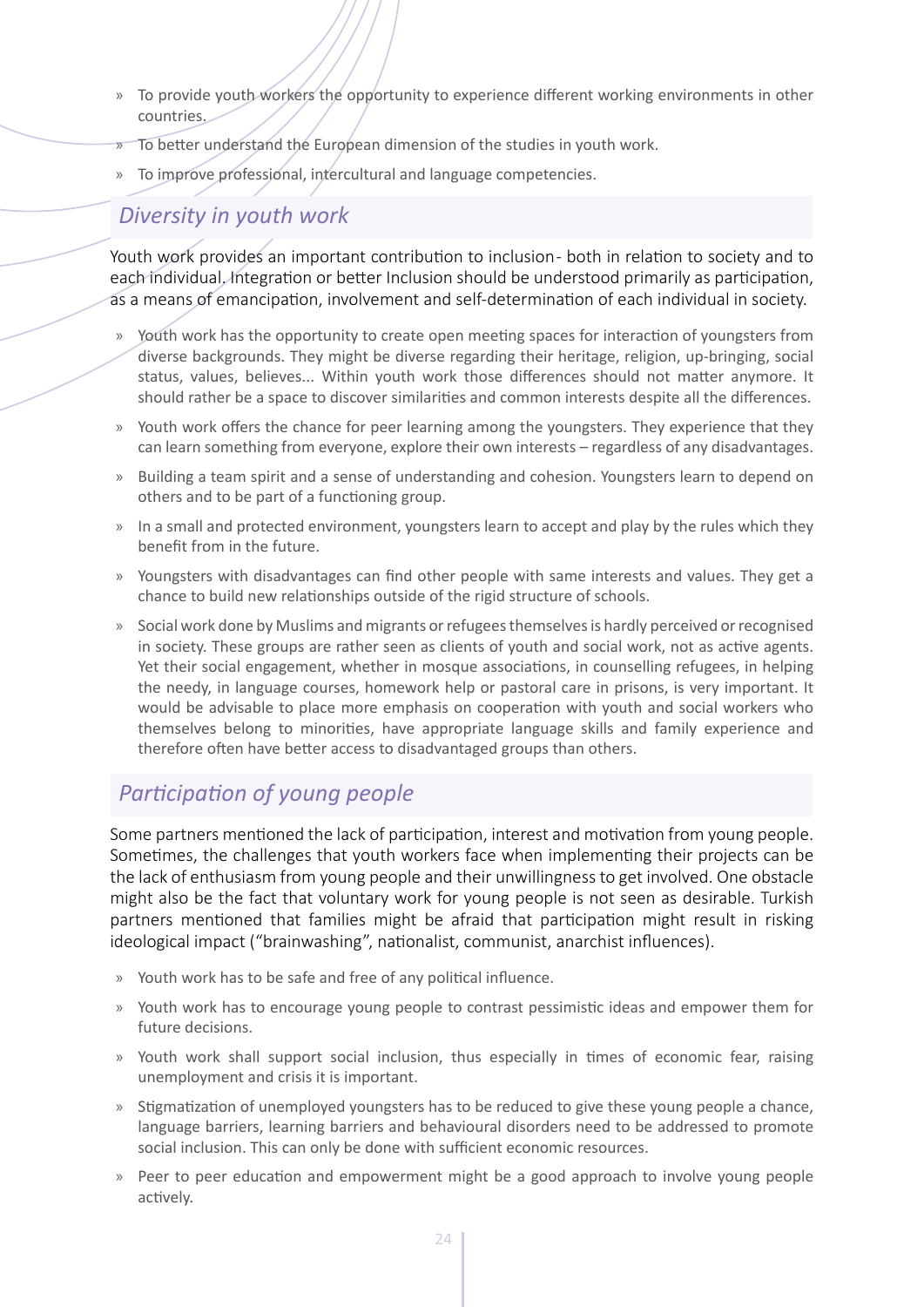- <span id="page-25-0"></span>» Important to empower and involve not only the youngsters but their families. Try to make sure that parents are informed about the work you are doing with their child and try to bring them on board, get them involved, to be supportive.
- » Providing opportunities to create common experiences. E.g., tours or excursions to bring people together outside of their usual environment to broaden the horizon and give new impressions.
- » Work with animals (e.g., therapy dogs or horse-riding therapy) might be also an appropriate approach. Youngsters learn a lot about respectful interaction when dealing with animals because animals show their own limits very clearly and in case of disregard also enforce them.
- » Youth work should not be seen only as a way to provide instruments for the labour market.

Some partners claim the lack of awareness of young people. Thus, we consider a good solution to:

*Promote youth work in schools and universities*

*Make young people aware of opportunities like Erasmus+*

*Youth work should be considered as additional training and practice opportunities*

*Promote support services for multi-dimensional problem situations, address systemic barriers based on structural discrimination*

# *Settings*

- » When working with youngsters there should always be an element of fun involved. People in this field should be able to lighten up situations, not to be too serious or harsh.
- » Youth work should provide a stable and reliable environment with clear rules and structures for disadvantaged youth. Key is not necessarily the content of the rules but rather the clear communication and dependable atmosphere for youngsters.
- » Speech rules for a respectful interaction with each other without any racist or sexual phrasings that youngsters often use without thinking about the real meaning of the words that they are using.
- » Successful application of participative methodologies.
- » Creation of a trustful relation between the trainers and the participants.
- » Achievement of the training goals.
- » Disadvantaged youngsters should not be seen or treated as such. They should be treated like everyone else. The focus mustn't lie on their disadvantage but on their competences and resources. They do not "need to be helped". Rather they need to be empowered and supported to unfold their strength and reach their full potential.
- » Youth workers do not have to work only with problematic young people, they have to accompany and support all the young people in exploiting their potential.
- » Easy and free access to youth centres.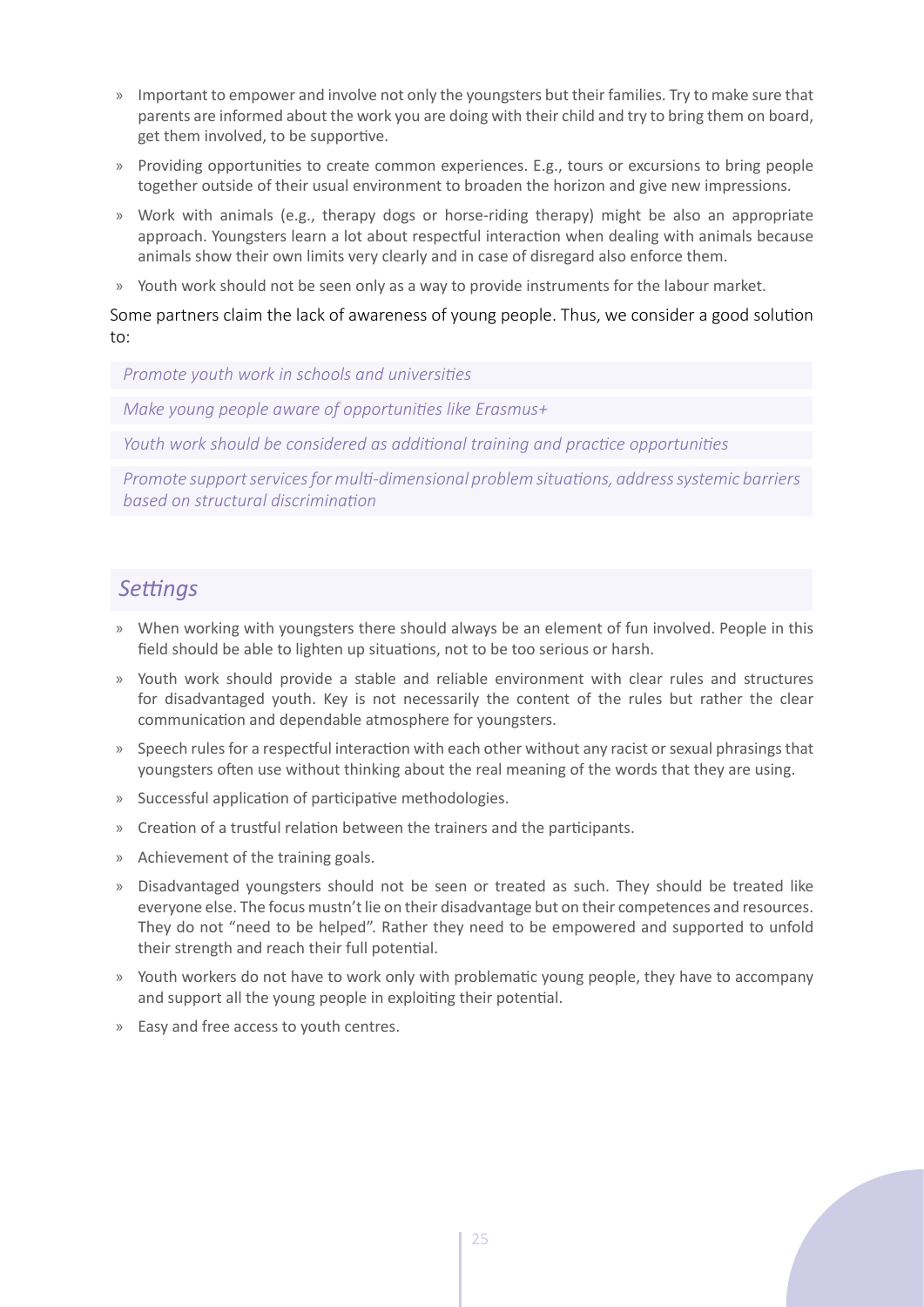# <span id="page-26-0"></span>*Working methodologies*

- » High level of involvement of the participants in the discussions.
- » High level of involvement of the participants during the exercises.
- Positive feedbacks from the participants at the end of each training sessions.
- » Youth workers should be able to react flexibly on the dynamics of a group. They need to have the ability to recognize when interventions are needed.
- » A very important element of successful youth work is the ability to adapt or adjust your own language and choice of words to the group of youngsters you are working with. This is very context dependent. Sometimes it might be necessary to create distance and demonstrate hierarchy (e.g., in training situations) while in other cases it might be necessary to become part of the youth culture and their language to get a message across.
- » Youth workers should create an environment in which youngsters get responsibilities. This teaches them to be reliable and dependable. For youth workers it can be a balancing between challenging a youngster to become better by giving him/her responsibility or overwhelming them by putting too much responsibility and pressure on them.
- » Successful youth work contains a competence development aspect. This does not mean that it should be a training situation. But youth work should inspire youngsters for the future. It should try to develop team spirit, trustworthiness, good group dynamics, understanding and acceptance of diversity.
- » Successful youth work should teach values. For example, respect for other people regardless of their origin, social background, generations and so on, respect for animals, protection of the environment.
- » Good youth work should contain a sound conflict management with conflict and problem-solving strategies.
- » A youth worker needs to be an authentic person to be accepted and respected by the youngster they work with.
- » Going into action: they organise and plan their actions themselves with help from a youth worker or any other professional who work on the youth or education fields.
- » Creating evaluation process: they discuss what they learned and what the community gained from the project or any initiative.

### Professional youth welfare work has some specific approaches and basic pillars that ensure its success:

- » All activities, therapies, interventions and so on should always be based in the individual needs of the youngsters. This requires a professional assessment and, in some cases, also psychological diagnostic of the youngsters.
- » People in professional youth welfare should always reflect their own decisions and activities with the youngsters – ideally not just by doing self-reflection but rather within the team or via supervision.
- » The institution needs to provide a professional, well organized and structured program for the youngsters for their leisure time. It is not enough to just create an open space for them. There should be dependable leisure activities. Youngsters in such institutions do need clear and dependable structures to be able to gain trust and feel save.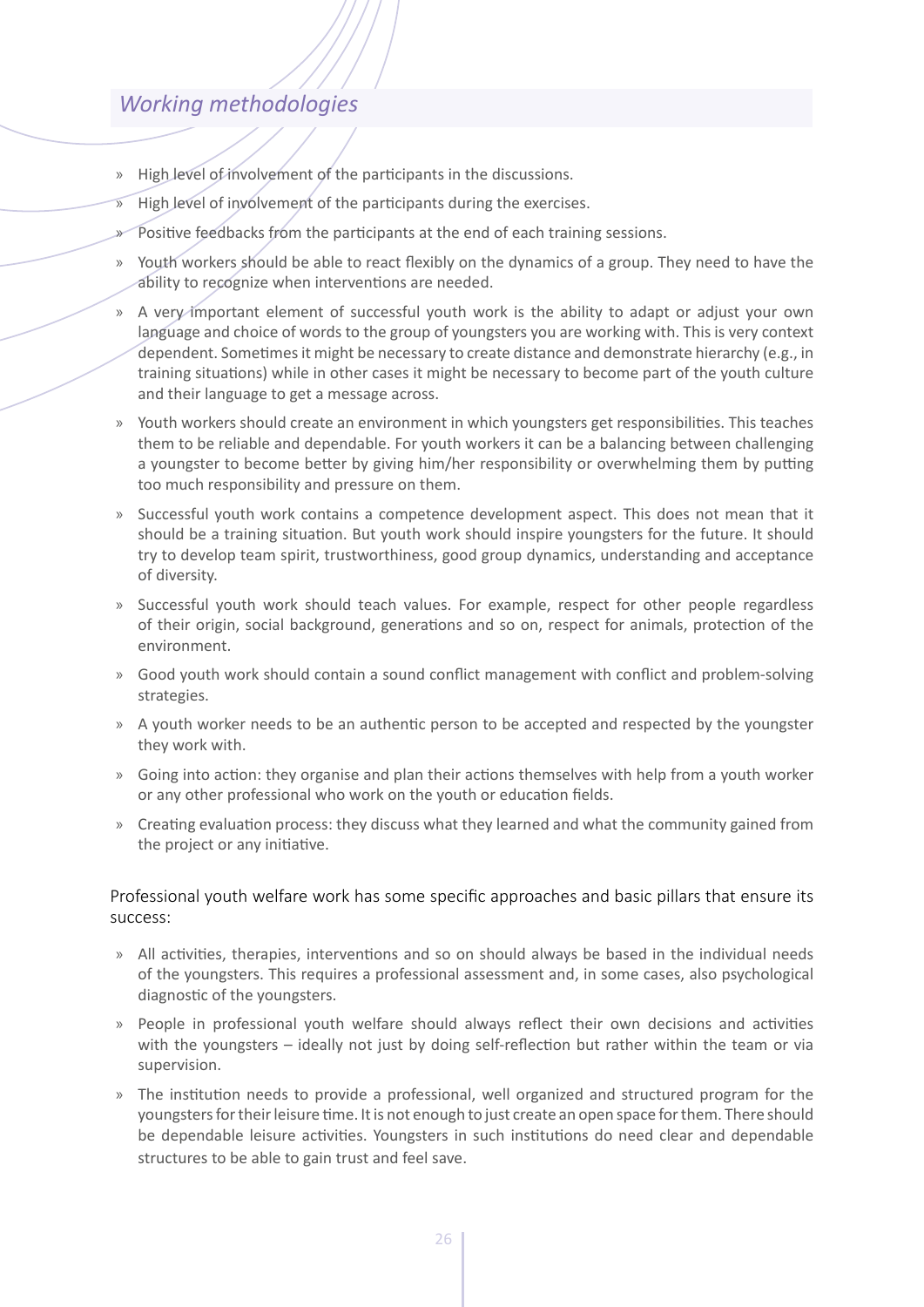# <span id="page-27-0"></span>**8. GOOD PRACTICES EXAMPLES TAKEN THROUGH THE PILOTING PHASE IN ORDER TO STRENGTHEN THROUGH EMPIRICAL DATA THE MAINSTREAMING POTENTIAL**

During the project implementation partners were able to identify the following best practices, which we want to list here per country in alphabetical order:

# *Austria*

In general **(Open) youth work** is part of the life world of many young people. Therefore, within this framework kinds of informal learning always take place. These educational processes promote skills that enable young people to lead self-determined lives. They experience themselves as codesigners of their own education. It is equally self-evident that the basic mission of open youth work includes non-curricular, participatory, low-threshold and voluntary educational processes. Central topics include the promotion of political education and participation, health literacy, cultural education, gender-reflective identity development, digital education and media literacy. Hence, a need for basic and further training for youth workers also arises in this context.

In regards to specific activities working with the **"biography protocol"**, which was developed at the University of Innsbruck and is based on the idea of the movement protocol of the artist Morgan O' Hara, is very suitable for an individual working method (see learning material). The focus is on the biographical narratives of the participants, in which different experiences, events, ideas, people, places can be connected and visualized in their own way. Geographical and biographical movements also play an important role. Biographical protocols provide insights into the individual biographies or biographical breaks/ crises of young people which are relevant for a differentiated intervention in youth work. The biography protocol serves to make the participants reflect on their life stories, to make the relevant key points and connections discernible and try to visualize them. In the visualized biographies should be seen:

- » Which experiences or events are marked as biographically relevant.
- » Which people or places are mentioned that have a certain significance for biographical developments.
- » What lifestyles have been developed.
- » Which biographical crises and risks can be identified.
- » Which competences and skills can be read from each individual biography.

Specifically, it should be discussed to what extent the biography protocols that have been created, visualized and presented by the participants could be helpful for appropriate and future intervention strategies in youth work (for more information see submodule 2.3 and the respective learning material).

The activity **"Dimensions of my diversity"** serves a similar purpose, namely making diverse elements in one's own identity visible. These also involve many elements that may act as factors of disadvantage and exclusion in society. In this way, concepts and experiences of discrimination or "disadvantaged background" can also be discussed among the participants. These can be linked to their own family experiences or also to first professional experiences in working with disadvantaged young people and appropriate measures can be discussed (for more information, see submodule 3.3 and learning material).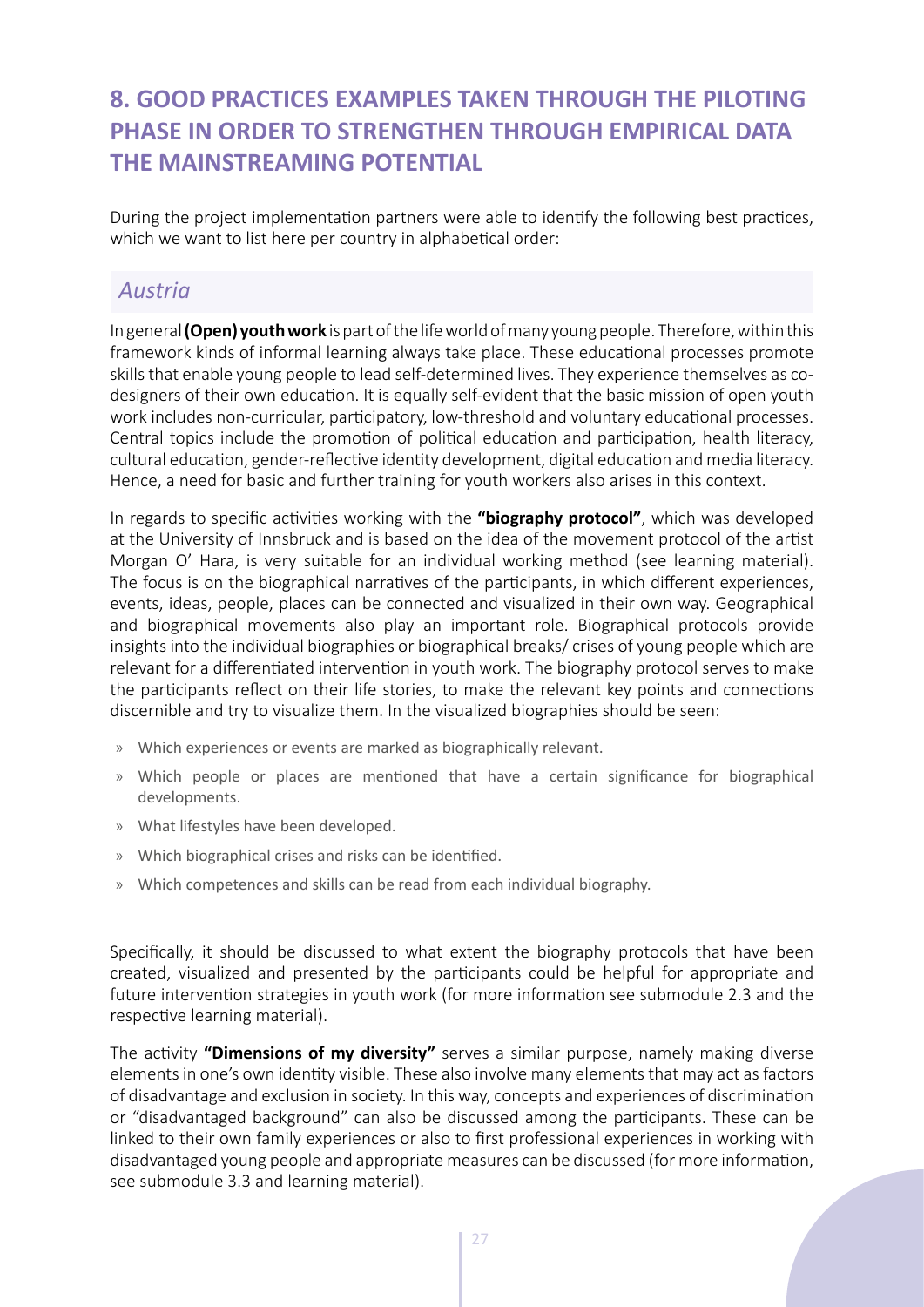# <span id="page-28-0"></span>*Germany*

One of the pillars in the professional youth welfare sector is to work with a participatory approach. This approach is being allied on a meta level – every intervention and every activity can be implemented while using this approach and it is highly recommended to use it with youngsters to foster their sense of responsibility, commitment and participation. It consists of 4 levels of participation that you can grant to the youngsters.

- I. Information you inform them about any kind of decision that somehow affects them.
- II. Listening you listen to the wishes, ideas… of youngsters regarding a certain topic, but you still decide independently if or if not to consider their input.
- III.  $\angle$ Co-determination you set a specific framework in which you go through a decisionmaking process together with the youngsters – e.g., by giving them options to pick from or you find a consensus together with the youngsters.
- IV. The youngsters decide by themselves You give all the power and responsibility over certain tasks to the youngsters themselves.

By using the participatory approach youngsters feel informed, empowered, taken seriously, selfdetermined etc. This approach should always be chosen – and if it is only on the lowest level "Information".

The national programme **"Culture builds strength – Alliances for education"** (Kultur macht stark – Bündnisse für Bildung) has two main focuses: on young people with a migration background and on young people with educational disadvantages. Local citizens across Germany form alliances for education to implement projects for children and young people who have little to no access to cultural education, such as mentoring programmes, reading programmes, holiday camps, and music, dance, drama and circus projects.

The national programme **"Encouraging Youth in the Neighbourhood"** (JUGEND STÄRKEN im Quartier) aims at young people from disadvantaged backgrounds who are transitioning from school to work. The projects are aimed specifically at young people aged 12 to 26 who lack perspectives and for who other services are largely out of reach. The target group consists of, e.g., school drop-outs, young people who have failed to complete a labour market integration course, and recently arrived young immigrants requiring special integration assistance. A characteristic feature of the programme is that the measures are co-ordinated and controlled by the municipalities (local sponsors of public youth welfare services). Almost 30,000 young people have already completed the program and just under 60 percent of them have completed a school or vocational training or have found a job. More than 1000 projects have been implemented in the social spaces of young people.

# *Italy*

**YEP - Young Enterprise Program** identified a series of effective ways to connect with and stimulate the interest of youth at risks, one of this is a short list of key messages to give to young people about the job seeking process and more specifically about entrepreneurship as.

- » It is not only limited to highly technologically people or graduates.
- » It means turning ideas into actions.
- » It can turn professional passions as smaller as they are (e.g., baking cakes) into a way of financially sustain oneself.
- » It is a way to become aware of personal strengths and weaknesses as well was own goals in life, and to strengthen self-confidence.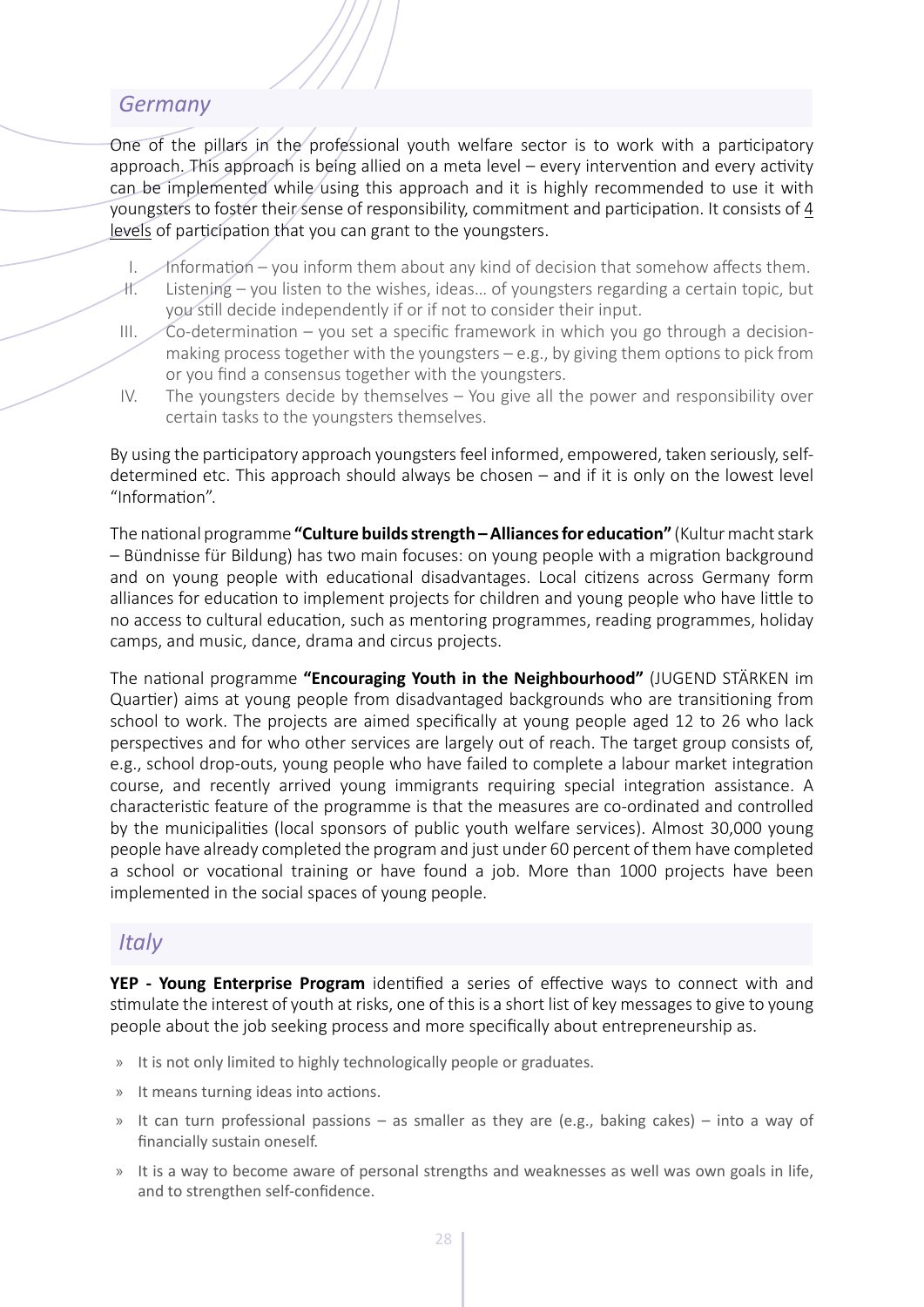- <span id="page-29-0"></span>» It can help in acquiring and developing competencies and knowledge useful for the labour market in general (even if one decides in the end not to become an entrepreneur him/herself).
- » It is an opportunity to meet with peers and like-minded people, exchange ideas and integrate skills.

**Experimental social tutoring:** social tutoring refers to an individual and tailor-made support provided to every single young person participating in the YEP project. This represented more than a simple tutoring of the participants to the training course and incubation programme and meant an actual 360-degree "taking care" of the youngsters, by considering each person cultural and social characteristics and needs. The social tutor was thus a specific person who, coming from various backgrounds depending on the organization – youth worker, but also, social worker, trainer, etc. – supported young people – with their individual specificity, needs, talents and potentials.

# *Spain*

Platforms like **INJUVE** are very useful tools for youth workers as well as young people looking for activities that might be attractive for them. In their website, they offer information about different activities, scholarships, job offers, training courses or educational opportunities open to the public. Moreover, having a wide network of youth workers and people working in the field can be very favourable in order to find training opportunities.

Due to the high unemployment rates and school dropout, in general, Spanish youth policies and programs are mainly aimed at improving the training and employability of young people.

A typical program led by public administration is **PICE**, with the aim of improving the training of young people through training itineraries, both in person and online training. They carry out internships in companies where they can apply everything they have learned and is intended for people under 30 years of age. This program aims at improving the employability of its users and their capabilities.

Another example is **Almanjáyar en Familia** (ALFA), an organization in the city of Granada that intends to promote social and cultural education in Almanjáyar. They started social education and intervention project with socially vulnerable minors in 2004. The goal was to improve the residents' quality of life by empowering them through the development of their own personal skills. They aim for a peaceful and cooperative coexistence so that they can live in a steadier and more productive environment while they acquire the necessary tools and skills to move forward. Juan Carlos Carrión González, president of this organization, stresses that it is necessary to pay attention to social reality, respond to it, and offer young people what they cannot have: space with computers, living in the parish, accompaniment, etc. In short, their project "Paper planes" seeks to develop the critical thought capabilities of these kids, prepare them for adult life, improve their self-esteem, promote their social skills and train them in decision-making.

The methodology in ALFA is based on everyone's compromise: employees, volunteers, and users. The first lesson that they teach to young people is giving and receiving, as opposed to only requesting. They achieve getting young people involved in healthy activities using their own motivation. This is their way of offering their users activities that are different from the ones that they usually get in their neighbourhood. The workshops that they organise are requested by young people, a simple way to guarantee their attendance and interest. Without them, there's no project. Their goal is to make them understand that they are the protagonists of their lives and their community.

ALFA users are usually youngsters with a high school dropout rate. Independent problem solving is at the centre of ALFA's attention, so they can develop skills as a result of their own needs. They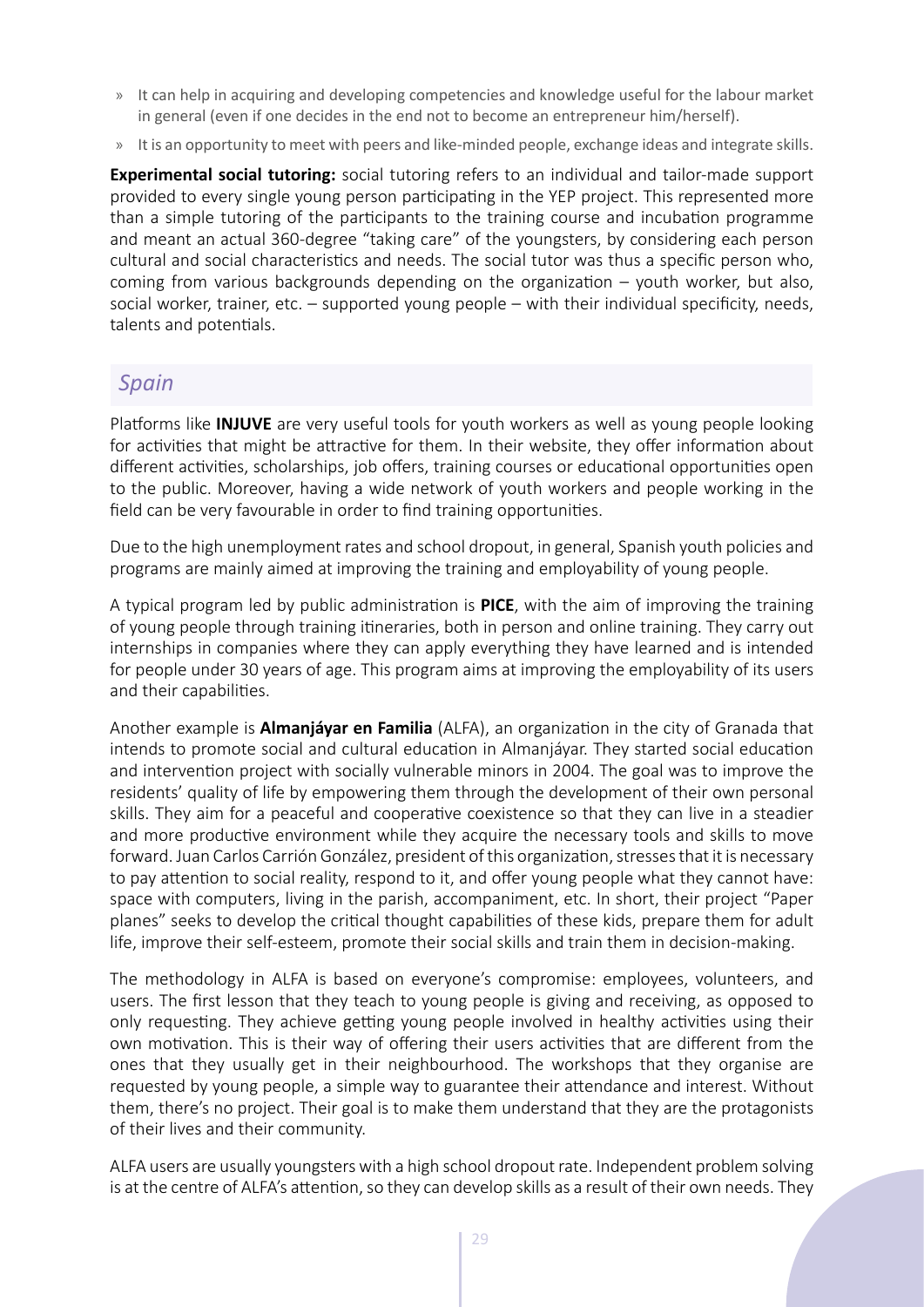<span id="page-30-0"></span>need to go from an "I can't" mentality to "I need to learn how to do it", as they do in workshops for their development in digital competences. One of their initiatives with the most impact is their female football team. Through such a healthy activity, they have faced gender stereotypes, promoting teamwork, conflict resolution, or the need for commitment in order to achieve social progress. However, studies come first, and the coaches who support the team do not hesitate to dedicate training time to catch up with homework or to solve questions if they notice that users are struggling with their grades.

# *Turkey*

**Youth Centers:** they are organizations operating under the Ministry of Youth and Sports. The number of young members of youth centers in Turkey is nearly about 3 million. While the young population is seen as a potential to be evaluated, youth centers are one of the tools such as youth camp, science Olympics, scholarship opportunities and international mobility, which are thought to help young people participate in economic and social life. Youth centers were established with the aim of effectively evaluating young people's free time and improving their knowledge and skills. Currently, central projects implemented within a similar program in youth centers spread across the country, and local projects shaped for youth and for young people within the regions where youth centers are located, are implemented. Youth Centers, which operates under the Ministry of Youth and Sports in 81 provinces in Turkey, young people build a bridge between art, sport, science and culture.

**Youth and Sports Services Department / Branch Directorate or Youth and Sports Directorate:**  established within almost all municipalities, these units make, build or operate sports facilities or youth centers, carry out and develop all kinds of social and cultural services for youth, establishing or operating social facilities, cooperating with universities, colleges, vocational high schools, public institutions and non-governmental organizations while conducting these services, programming, organizing, managing and developing youth activities outside of school and work. It also has duties such as planning the free time with youth themselves to sports fields and activities.